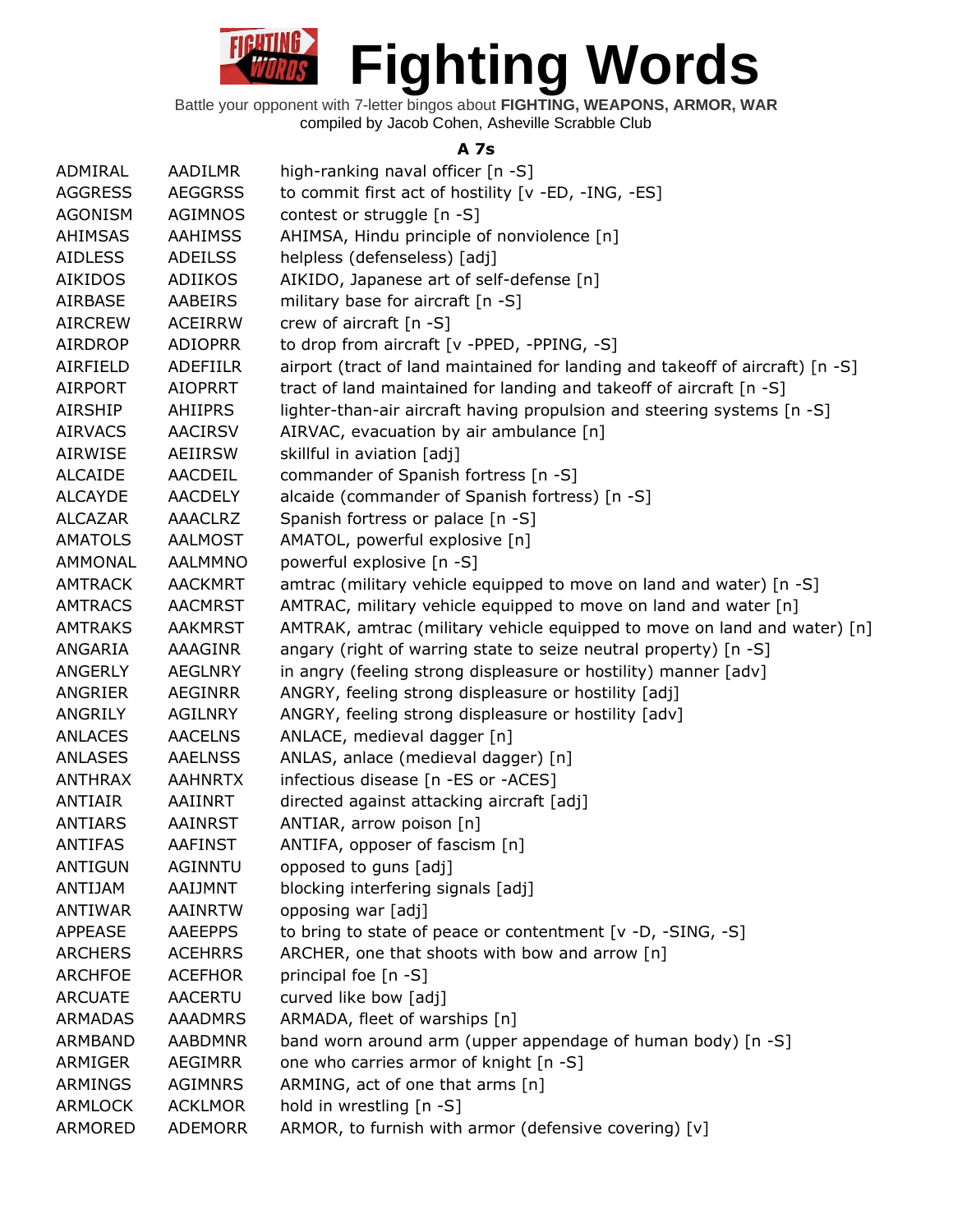| <b>ARMORER</b> | <b>AEMORRR</b> | one that makes or repairs armor $[n - S]$                              |
|----------------|----------------|------------------------------------------------------------------------|
| <b>ARMOURS</b> | <b>AMORRSU</b> | ARMOUR, to armor (to furnish with armor (defensive covering)) [v]      |
| <b>ARMOURY</b> | <b>AMORRUY</b> | armory (place where weapons are stored) [n -RIES]                      |
| <b>ARSENAL</b> | <b>AAELNRS</b> | collection or supply of weapons [n -S]                                 |
| <b>ASKARIS</b> | <b>AAIKRSS</b> | ASKARI, soldier or police officer of eastern Africa [n]                |
| ASSAGAI        | AAAGISS        | to pierce with light spear [v -ED, -ING, -S]                           |
| <b>ASSAILS</b> | <b>AAILSSS</b> | ASSAIL, to attack (to set upon violently) [v]                          |
| <b>ASSAULT</b> | AALSSTU        | to attack (to set upon violently) [v -ED, -ING, -S]                    |
| ASSEGAI        | <b>AAEGISS</b> | to assagai (to pierce with light spear) [v -ED, -ING, -S]              |
| <b>ATAGHAN</b> | <b>AAAGHNT</b> | yataghan (Turkish sword) [n -S]                                        |
| <b>ATALAYA</b> | <b>AAAALTY</b> | watchtower [n -S]                                                      |
| <b>ATLATLS</b> | <b>AALLSTT</b> | ATLATL, device for throwing spear or dart [n]                          |
| <b>ATTACKS</b> | <b>AACKSTT</b> | ATTACK, to set upon violently [v]                                      |
| AVENGED        | ADEEGNV        | AVENGE, to exact retribution for [v]                                   |
| <b>AVENGER</b> | <b>AEEGNRV</b> | one that avenges (to exact retribution for [n -S]                      |
| <b>AVENGES</b> | <b>AEEGNSV</b> | AVENGE, to exact retribution for $[v]$                                 |
| <b>AVIATED</b> | AADEITV        | AVIATE, to fly aircraft [v]                                            |
| <b>AVIATES</b> | AAEISTV        | AVIATE, to fly aircraft [v]                                            |
| AVIATIC        | AACIITV        | AVIATION, act of aviating (to fly aircraft) [adj]                      |
| <b>AVIATOR</b> | <b>AAIORTV</b> | one that aviates (to fly aircraft) [n -S]                              |
|                |                | <b>B</b> 7s                                                            |
| <b>BAILOUT</b> | ABILOTU        | act of parachuting from aircraft [n -S]                                |
| <b>BALEFUL</b> | <b>ABEFLLU</b> | menacing [adj]                                                         |
| <b>BANDAGE</b> | <b>AABDEGN</b> | to cover wound with strip of cloth [v -D, -GING, -S]                   |
| <b>BANZAIS</b> | AABINSZ        | BANZAI, Japanese battle cry [n]                                        |
| <b>BARBING</b> | ABBGINR        | to furnish with barb (sharp projection) [v]                            |
| <b>BARBUTS</b> | <b>ABBRSTU</b> | BARBUT, type of helmet [n]                                             |
| <b>BARDING</b> | ABDGINR        | BARD, to armor horse [v] / BARDE, to bard (to armor horse) [v]         |
| <b>BARLOWS</b> | <b>ABLORSW</b> | BARLOW, jackknife [n]                                                  |
| <b>BARNEYS</b> | ABENRSY        | BARNEY, noisy argument [n]                                             |
| <b>BARONGS</b> | <b>ABGNORS</b> | BARONG, broad knife [n]                                                |
| <b>BARRAGE</b> | <b>AABEGRR</b> | to subject to massive attack [v -D, -GING, -S]                         |
| <b>BASHERS</b> | <b>ABEHRSS</b> | BASHER, one that bashes (to smash) [n]                                 |
| <b>BASHING</b> | <b>ABGHINS</b> | act of beating $[n - S]$                                               |
| <b>BASINET</b> | ABEINST        | medieval helmet [n -S]                                                 |
| <b>BASTION</b> | <b>ABINOST</b> | fortified place [n -S]                                                 |
| <b>BATTERS</b> | <b>ABERSTT</b> | BATTER, to beat repeatedly [v]                                         |
| <b>BATTLED</b> | <b>ABDELTT</b> | BATTLE, to fight (to attempt to defeat adversary) [v]                  |
| <b>BATTLER</b> | <b>ABELRTT</b> | one that battles (to fight (to attempt to defeat adversary)) [n -S]    |
| <b>BATTLES</b> | <b>ABELSTT</b> | BATTLE, to fight (to attempt to defeat adversary) [v]                  |
| <b>BAYONET</b> | <b>ABENOTY</b> | to stab with dagger-like weapon [v -ED, -ING, -S or -TTED, -TTING, -S] |
| <b>BAZOOKA</b> | <b>AABKOOZ</b> | small rocket launcher [n -S]                                           |
| <b>BEANING</b> | ABEGINN        | BEAN, to hit on head [v]                                               |
| <b>BEARDED</b> | <b>ABDDEER</b> | BEARD, to oppose boldly [v]                                            |
| <b>BEATERS</b> | ABEERST        | BEATER, one that beats (to strike repeatedly) [n]                      |
| <b>BEDLAMS</b> | ABDELMS        | BEDLAM, confusion [n]                                                  |
|                |                |                                                                        |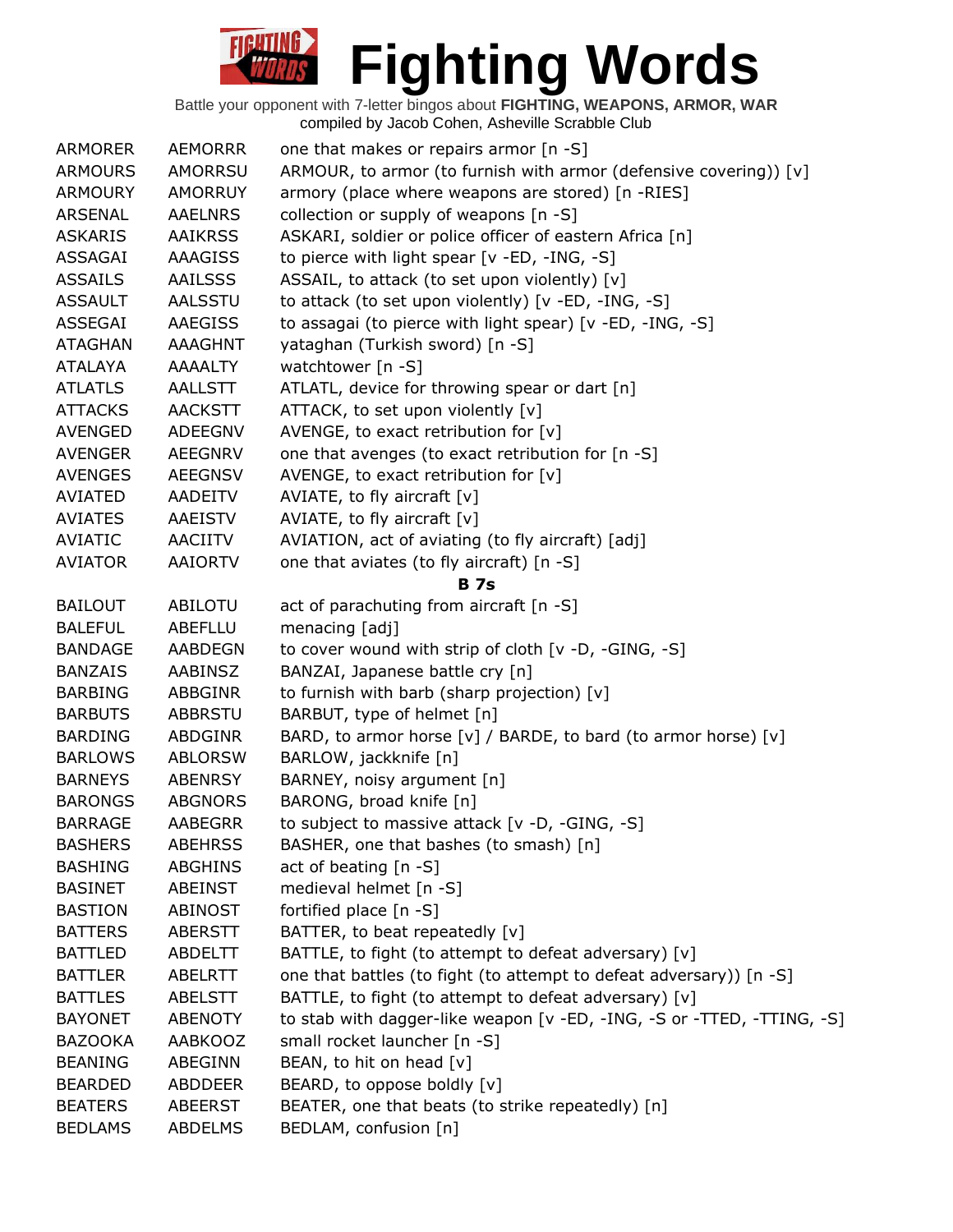| <b>BEEBEES</b> | <b>BBEEEES</b> | BEEBEE, pellet [n]                                                                          |
|----------------|----------------|---------------------------------------------------------------------------------------------|
| <b>BEHEADS</b> | <b>ABDEEHS</b> | BEHEAD, to cut head off [v]                                                                 |
| <b>BERSERK</b> | <b>BEEKRRS</b> | fierce warrior [n -S]                                                                       |
| <b>BESIEGE</b> | <b>BEEEGIS</b> | to surround (to extend completely around) [v -D, -GING, -S]                                 |
| <b>BETRAYS</b> | <b>ABERSTY</b> | BETRAY, to aid enemy of [v]                                                                 |
| <b>BICKERS</b> | <b>BCEIKRS</b> | BICKER, to argue (to present reasons for or against) [v]                                    |
| <b>BILBOAS</b> | ABBILOS        | BILBOA, bilbo (finely tempered sword) [n]                                                   |
| <b>BILBOES</b> | <b>BBEILOS</b> | BILBO, finely tempered sword [n]                                                            |
| <b>BILLETS</b> | <b>BEILLST</b> | BILLET, to lodge soldiers [v]                                                               |
| <b>BIPLANE</b> | ABEILNP        | type of airplane (winged aircraft propelled by jet engines or propellers) [n -S]            |
| <b>BIRCHED</b> | <b>BCDEHIR</b> | BIRCH, to whip (to strike with whip (instrument for administering corporal punishment)) [v] |
| <b>BIRCHES</b> | <b>BCEHIRS</b> | BIRCH, to whip (to strike with whip (instrument for administering corporal punishment)) [v] |
| <b>BIREMES</b> | <b>BEEIMRS</b> | BIREME, ancient galley (long, low medieval ship) [n]                                        |
| <b>BIVOUAC</b> | ABCIOUV        | to make camp [-CKED, -CKING, -CKS, -S]                                                      |
| <b>BLAGGED</b> | ABDEGGL        | BLAG, to rob with violence [v]                                                              |
| <b>BLAGGER</b> | ABEGGLR        | one that blags (to rob with violence) [n -S]                                                |
| <b>BLAMMED</b> | ABDELMM        | BLAM, to make loud sound like that of gunshot [v]                                           |
| <b>BLASTED</b> | <b>ABDELST</b> | BLAST, to use explosive [v]                                                                 |
| <b>BLASTED</b> | <b>ABDELST</b> | BLAST, to use explosive [v]                                                                 |
| <b>BLASTER</b> | <b>ABELRST</b> | one that blasts (to use explosive) [n -S]                                                   |
| <b>BLIGHTY</b> | <b>BGHILTY</b> | wound causing one to be sent home to England [n -TIES]                                      |
| <b>BLITZED</b> | <b>BDEILTZ</b> | BLITZ, to subject to sudden attack [v]                                                      |
| <b>BLITZER</b> | <b>BEILRTZ</b> | one that blitzes (to subject to sudden attack) [n -S]                                       |
| <b>BLITZES</b> | <b>BEILSTZ</b> | BLITZ, to subject to sudden attack [v]                                                      |
| <b>BLOWUPS</b> | <b>BLOPSUW</b> | BLOWUP, explosion [n]                                                                       |
| <b>BOKKENS</b> | <b>BEKKNOS</b> | BOKKEN, wooden sword used for training [n]                                                  |
| <b>BOLASES</b> | <b>ABELOSS</b> | BOLAS, bola (throwing weapon) [n]                                                           |
| <b>BOMBARD</b> | <b>ABBDMOR</b> | to bomb (to attack with bombs (explosive projectiles)) [v -ED, -ING, -S]                    |
| <b>BOMBERS</b> | <b>BBEMORS</b> | BOMBER, one that bombs (to attack with bombs (explosive projectiles)) [n]                   |
| <b>BOMBING</b> | <b>BBGIMNO</b> | attack with bombs [n -S] / BOMB, to attack with bombs (explosive projectiles) [v]           |
| <b>BOMBLET</b> | <b>BBELMOT</b> | small bomb [n -S]                                                                           |
| <b>BORDURE</b> | <b>BDEORRU</b> | border around shield [n -S]                                                                 |
| <b>BOWELED</b> | <b>BDEELOW</b> | BOWEL, to disbowel (to remove intestines of) [v]                                            |
| <b>BOWHUNT</b> | <b>BHNOTUW</b> | to hunt with bow and arrow [v -ED, -ING, -S]                                                |
| <b>BOWSHOT</b> | <b>BHOOSTW</b> | distance arrow is shot [n -S]                                                               |
| <b>BOWSMAN</b> | <b>ABMNOSW</b> | bowman (archer (one that shoots with bow and arrow)) [n -MEN]                               |
| <b>BOWYERS</b> | <b>BEORSWY</b> | BOWYER, maker of archery bows [n]                                                           |
| <b>BRAVELY</b> | ABELRVY        | BRAVE, showing courage (quality that enables one to face danger fearlessly; spirit) [adv]   |
| <b>BRAVERS</b> | <b>ABERRSV</b> | BRAVER, one that braves (to face with courage) [n]                                          |
| <b>BRAVERY</b> | ABERRVY        | courage (quality that enables one to face danger fearlessly; spirit) [n -RIES]              |
| <b>BRAVEST</b> | <b>ABERSTV</b> | BRAVE, showing courage [adj]                                                                |
| <b>BRAVING</b> | ABGINRV        | BRAVE, to face with courage [v]                                                             |
| <b>BRAVOES</b> | <b>ABEORSV</b> | BRAVO, hired killer [n]                                                                     |
| <b>BRAWLED</b> | <b>ABDELRW</b> | BRAWL, to fight (to attempt to defeat adversary) [v]                                        |
| <b>BRAWLER</b> | ABELRRW        | fighter (one that fights (to attempt to defeat adversary)) [n -S]                           |
| <b>BREASTS</b> | <b>ABERSST</b> | BREAST, to confront boldly [v]                                                              |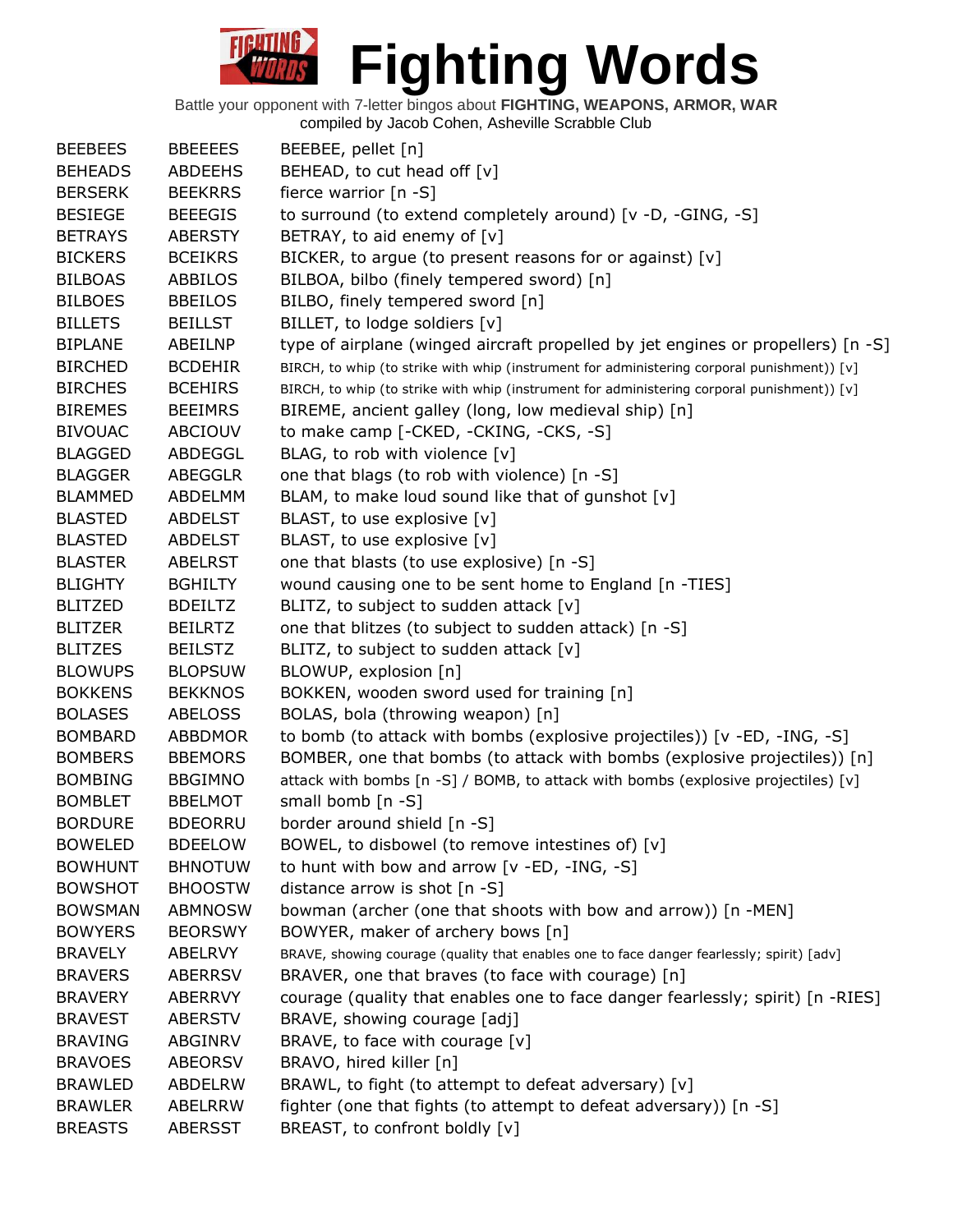| <b>BRIGADE</b> | <b>ABDEGIR</b> | to group together $[v -D, -DING, -S]$                                     |
|----------------|----------------|---------------------------------------------------------------------------|
| <b>BRISANT</b> | <b>ABINRST</b> | BRISANCE, shattering effect of explosive [adj]                            |
| <b>BROADAX</b> | <b>AABDORX</b> | broad-edged ax [n -ES]                                                    |
| <b>BRUTELY</b> | <b>BELRTUY</b> | in brutal (cruel; savage) manner [adv]                                    |
| <b>BRUTIFY</b> | <b>BFIRTUY</b> | to make brutal (cruel; savage) [v -FIED, -ING, -FIES]                     |
| <b>BRUTISH</b> | <b>BHIRSTU</b> | brutal (cruel; savage) [adj]                                              |
| <b>BRUTISM</b> | <b>BIMRSTU</b> | state of being brutal (cruel; savage) [n -S]                              |
| <b>BUCKLER</b> | <b>BCEKLRU</b> | to shield (to provide with protective cover or shelter) [v -ED, -ING, -S] |
| <b>BUGLERS</b> | <b>BEGLRSU</b> | BUGLER, one that plays bugle [n]                                          |
| <b>BUGLING</b> | <b>BGGILNU</b> | BUGLE, to play bugle (brass wind instrument) [v]                          |
| <b>BULLETS</b> | <b>BELLSTU</b> | BULLET, to move swiftly [v]                                               |
| <b>BULWARK</b> | <b>ABKLRUW</b> | to fortify with defensive wall [v -ED, -ING, -S]                          |
| <b>BUNKERS</b> | <b>BEKNRSU</b> | BUNKER, to store in large bin [v]                                         |
| <b>BUTCHER</b> | <b>BCEHRTU</b> | slaughter [v -ED, -ING, -S]                                               |
| <b>BYRNIES</b> | <b>BEINRSY</b> | BYRNIE, armored shirt [n]                                                 |
|                |                | C <sub>7s</sub>                                                           |
| <b>CALIBER</b> | <b>ABCEILR</b> | diameter of gun barrel [n -S]                                             |
|                |                |                                                                           |
| <b>CALIBRE</b> | <b>ABCEILR</b> | caliber (diameter of gun barrel) [n -D, -S]                               |
| <b>CAMAILS</b> | <b>AACILMS</b> | CAMAIL, piece of armor for neck [n]                                       |
| <b>CAMIONS</b> | <b>ACIMNOS</b> | CAMION, military truck [n]                                                |
| <b>CANGUES</b> | <b>ACEGNSU</b> | CANGUE, ancient Chinese punishing device [n]                              |
| <b>CANNONS</b> | <b>ACNNNOS</b> | CANNON, to fire cannon (heavy firearm) [v]                                |
| <b>CAPTAIN</b> | <b>AACINPT</b> | to lead or command [v -ED, -ING, -S]                                      |
| <b>CAPTIVE</b> | <b>ACEIPTV</b> | prisoner (one that is imprisoned) [n -S]                                  |
| <b>CAPTORS</b> | <b>ACOPRST</b> | CAPTOR, one who takes or holds a captive [n]                              |
| <b>CAPTURE</b> | <b>ACEPRTU</b> | to take by force or cunning [v -D, -RING, -S]                             |
| CARABIN        | <b>AABCINR</b> | carbine (light rifle) [n -S]                                              |
| <b>CARNAGE</b> | <b>AACEGNR</b> | great and bloody slaughter [n -S]                                         |
| <b>CASERNE</b> | <b>ACEENRS</b> | casern (barracks for soldiers) [n -S]                                     |
| <b>CASERNS</b> | <b>ACENRSS</b> | CASERN, barracks for soldiers [n]                                         |
| CASQUED        | <b>ACDEQSU</b> | CASQUE, helmet [adj]                                                      |
| <b>CASQUES</b> | <b>ACEOSSU</b> | CASQUE, helmet [n]                                                        |
| <b>CATCHER</b> | <b>ACCEHRT</b> | one that catches $[n -S]$                                                 |
| <b>CATCHES</b> | <b>ACCEHST</b> | CATCH, to capture after pursuit [v]                                       |
| <b>CATERAN</b> | <b>AACENRT</b> | brigand (bandit) [n -S]                                                   |
| <b>CAVALRY</b> | <b>AACLRVY</b> | mobile army unit [n -RIES]                                                |
| <b>CHABOUK</b> | ABCHKOU        | type of whip [n -S]                                                       |
| <b>CHABUKS</b> | <b>ABCHKSU</b> | CHABUK, chabouk (type of whip) [n]                                        |
| <b>CHAMADE</b> | <b>AACDEHM</b> | signal made with drum [n -S]                                              |
| <b>CHEDITE</b> |                |                                                                           |
|                | <b>CDEEHIT</b> | explosive [n -S]                                                          |
| <b>CHUTIST</b> | <b>CHISTTU</b> | parachutist [n -S]                                                        |
| <b>CITADEL</b> | <b>ACDEILT</b> | fortress or stronghold [n -S]                                             |
| <b>CIVVIES</b> | <b>CEIISVV</b> | CIVVY, civilian (nonmilitary person) [n]                                  |
| <b>CLASHED</b> | <b>ACDEHLS</b> | CLASH, to conflict or disagree [v]                                        |
| <b>CLASHER</b> | <b>ACEHLRS</b> | one that clashes (to conflict or disagree) [n -S]                         |
| <b>CLASHES</b> | <b>ACEHLSS</b> | CLASH, to conflict or disagree [v]                                        |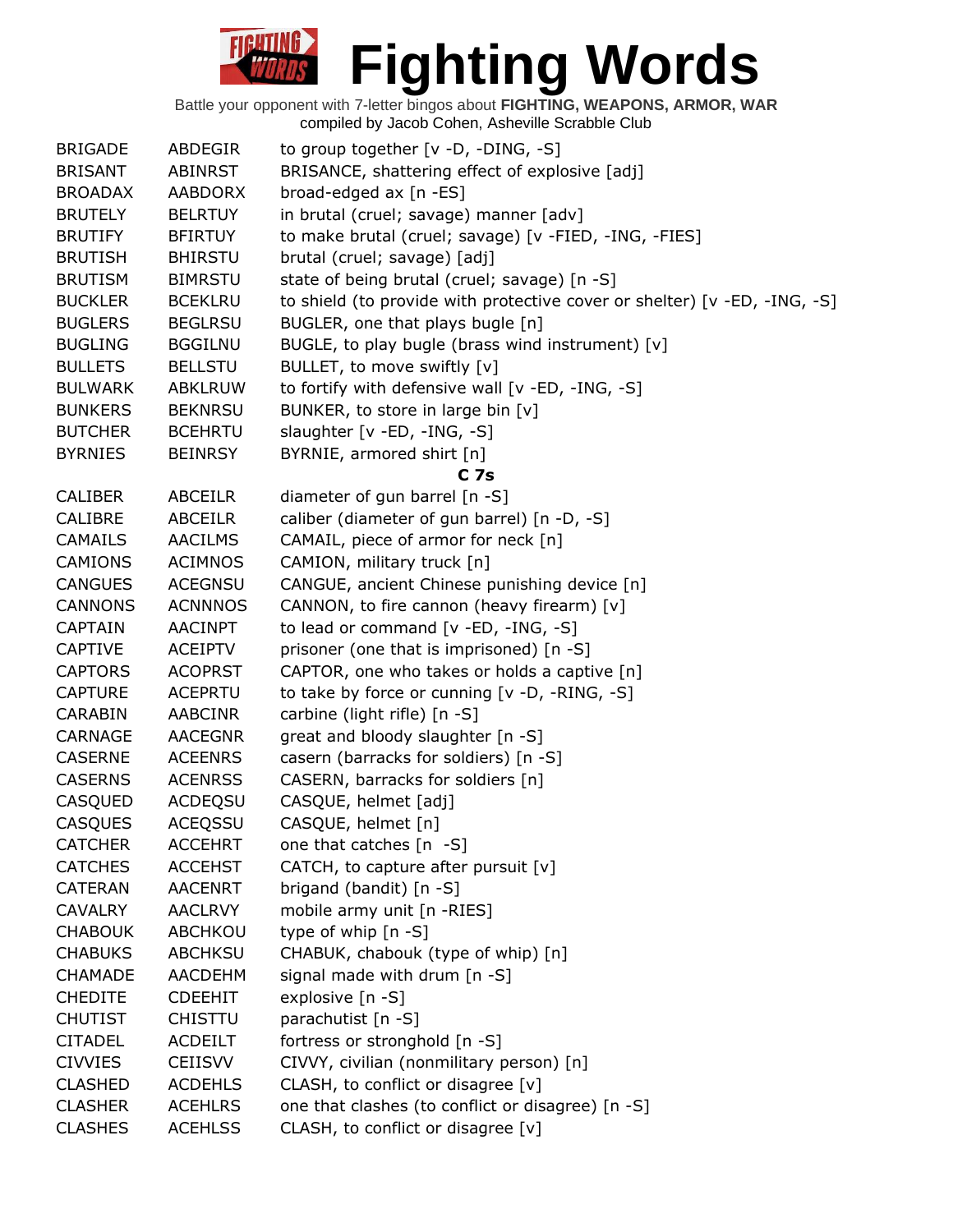| <b>CLAWERS</b> | <b>ACELRSW</b> | CLAWER, one that claws (to scratch with claws (sharp, curved toenails)) $[n]$              |  |
|----------------|----------------|--------------------------------------------------------------------------------------------|--|
| <b>CLAWING</b> | <b>ACGILNW</b> | CLAW, to scratch with claws (sharp, curved toenails) [v]                                   |  |
| <b>CLEAVER</b> | <b>ACEELRV</b> | heavy knife $[n - S]$                                                                      |  |
| <b>CLOBBER</b> | <b>BBCELOR</b> | to trounce (to beat severely) [v -ED, -ING, -S]                                            |  |
| <b>CLOUTED</b> | <b>CDELOTU</b> | CLOUT, to hit with hand [v]                                                                |  |
| <b>CLOUTER</b> | <b>CELORTU</b> | one that clouts (to hit with hand) [n -S]                                                  |  |
| <b>COERCED</b> | <b>CCDEEOR</b> | COERCE, to compel by force or threat [v]                                                   |  |
| <b>COERCER</b> | <b>CCEEORR</b> | one that coerces (to compel by force or threat) [n -S]                                     |  |
| <b>COERCES</b> | <b>CCEEORS</b> | COERCE, to compel by force or threat [v]                                                   |  |
| <b>COLONEL</b> | <b>CELLNOO</b> | military officer [n -S]                                                                    |  |
| <b>COMBATS</b> | <b>ABCMOST</b> | COMBAT, to fight against [v]                                                               |  |
| <b>COMMAND</b> | <b>ACDMMNO</b> | to direct with authority [v -ED, -ING, -S]                                                 |  |
| <b>COMPELS</b> | <b>CELMOPS</b> | COMPEL, to urge forcefully [v]                                                             |  |
| <b>CONCHIE</b> | <b>CCEHINO</b> | conscientious objector [n -S]                                                              |  |
| <b>CONQUER</b> | CENOQRU        | to overcome by force [v -ED, -ING, -S]                                                     |  |
| <b>CONTEST</b> | <b>CENOSTT</b> | to compete for [v -ED, -ING, -S]                                                           |  |
| <b>CONTRAS</b> | <b>ACNORST</b> | CONTRA, Nicaraguan revolutionary [n]                                                       |  |
| <b>CONVOYS</b> | <b>CNOOSVY</b> | CONVOY, to escort (to accompany (to go with as companion)) [v]                             |  |
| <b>CORDITE</b> | <b>CDEIORT</b> | explosive powder [n -S]                                                                    |  |
| <b>CORNERS</b> | <b>CENORRS</b> | CORNER, to gain control of [v]                                                             |  |
| CORRIDA        | <b>ACDIORR</b> | bullfight [n -S]                                                                           |  |
| <b>CORSLET</b> | <b>CELORST</b> | corselet (piece of body armor) [n -S]                                                      |  |
| <b>CORVETS</b> | <b>CEORSTV</b> | CORVET, corvette (small, swift warship) [n]                                                |  |
| <b>COSHING</b> | <b>CGHINOS</b> | COSH, to bludgeon [v]                                                                      |  |
| <b>COSSACK</b> | <b>ACCKOSS</b> | Russian cavalryman [n -S]                                                                  |  |
| <b>COUNTER</b> | <b>CENORTU</b> | to oppose (to be in contention or conflict with) [v -ED, -ING, -S]                         |  |
| <b>COUPING</b> | <b>CGINOPU</b> | COUP, to overturn (to turn over) [v]                                                       |  |
| COUTEAU        | <b>ACEOTUU</b> | knife (sharp-edged instrument used for cutting) [n -X]                                     |  |
| <b>COUTERS</b> | <b>CEORSTU</b> | COUTER, piece of armor for elbow [n]                                                       |  |
| COWHIDE        | <b>CDEHIOW</b> | to flog with leather whip [v -D, -DING, -S]                                                |  |
| COWLING        | <b>CGILNOW</b> | covering for aircraft engine [n -S]                                                        |  |
| <b>CREESES</b> | <b>CEEERSS</b> | CREESE, kris (short sword) [n]                                                             |  |
| <b>CRUSADE</b> | <b>ACDERSU</b> | to engage in holy war [v -D, -DING, -S]                                                    |  |
| <b>CUDGELS</b> |                |                                                                                            |  |
|                | CDEGLSU        | CUDGEL, to beat with heavy club [v]                                                        |  |
| <b>CUIRASS</b> | <b>ACIRSSU</b> | to cover with type of armor [v -ED, -ING, -ES]                                             |  |
| <b>CUISHES</b> | <b>CEHISSU</b> | CUISH, cuisse (piece of armor for thigh) [n]                                               |  |
| <b>CUISSES</b> | <b>CEISSSU</b> | CUISSE, piece of armor for thigh [n]                                                       |  |
| <b>CURARAS</b> | <b>AACRRSU</b> | CURARA, curare (arrow poison) [n]                                                          |  |
| <b>CURARES</b> | <b>ACERRSU</b> | CURARE, arrow poison [n]                                                                   |  |
| <b>CURARIS</b> | <b>ACIRRSU</b> | CURARI, curare (arrow poison) [n]                                                          |  |
| <b>CURTANA</b> | <b>AACNRTU</b> | type of English sword [n -S]                                                               |  |
| <b>CUTLASS</b> | <b>ACLSSTU</b> | short sword [n -ES]                                                                        |  |
| <b>D</b> 7s    |                |                                                                                            |  |
| <b>DAGGERS</b> | <b>ADEGGRS</b> | DAGGER, to stab with small knife $[v]$                                                     |  |
| <b>DAREFUL</b> | ADEFLRU        | brave (showing courage (quality that enables one to face danger fearlessly; spirit)) [adj] |  |
| <b>DARINGS</b> | <b>ADGINRS</b> | DARING, bravery (courage (quality that enables one to face danger fearlessly; spirit)) [n] |  |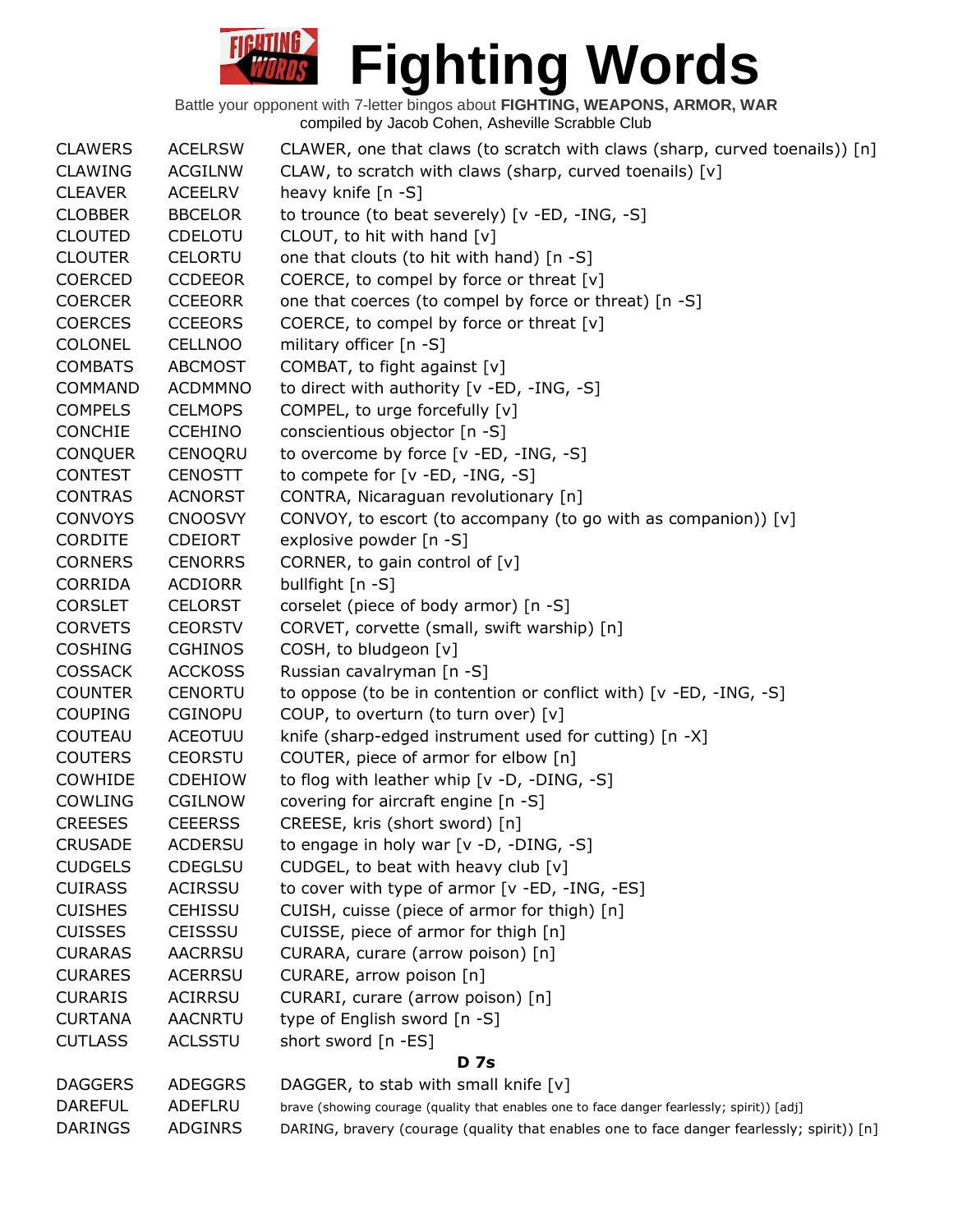| <b>DASHERS</b> | <b>ADEHRSS</b> | DASHER, one that dashes (to strike violently) [n]                      |
|----------------|----------------|------------------------------------------------------------------------|
| <b>DASHING</b> | <b>ADGHINS</b> | DASH, to strike violently [v]                                          |
| <b>DEADEYE</b> | <b>ADDEEEY</b> | expert marksman [n -S]                                                 |
| <b>DEBATED</b> | <b>ABDDEET</b> | DEBATE, to argue about [v]                                             |
| <b>DEBATER</b> | ABDEERT        | one that debates (to argue about) [n -S]                               |
| <b>DEBATES</b> | ABDEEST        | DEBATE, to argue about [v]                                             |
| <b>DEBOUCH</b> | <b>BCDEHOU</b> | to march into open [v -ED, -ING, -ES]                                  |
| <b>DEBRIEF</b> | <b>BDEEFIR</b> | to question after mission [v -ED, -ING, -S]                            |
| <b>DECOYED</b> | <b>CDDEEOY</b> | DECOY, to lure into trap [v]                                           |
| <b>DECOYER</b> | <b>CDEEORY</b> | one that decoys (to lure into trap) [n -S]                             |
| <b>DEFECTS</b> | <b>CDEEFST</b> | DEFECT, to desert allegiance to [v]                                    |
| <b>DEFENCE</b> | <b>CDEEEFN</b> | to defense (to guard against specific attack) [v -D, -CING, -S]        |
| <b>DEFENDS</b> | <b>DDEEFNS</b> | DEFEND, to protect (to keep from harm, attack, or injury) [v]          |
| <b>DEFENSE</b> | <b>DEEEFNS</b> | to guard against specific attack [v -D, -SING, -S]                     |
| <b>DEFIERS</b> | <b>DEEFIRS</b> | DEFIER, one that defies (to resist openly and boldly) [n]              |
| <b>DEFORCE</b> | <b>CDEEFOR</b> | to withhold by force [v -D, -CING, -S]                                 |
| <b>DEFUSED</b> | <b>DDEEFSU</b> | DEFUSE, to remove fuse from [v]                                        |
| <b>DEFUSER</b> | <b>DEEFRSU</b> | one that defuses (to remove fuse from) [v]                             |
| <b>DEFUSES</b> | <b>DEEFSSU</b> | DEFUSE, to remove fuse from [v]                                        |
| <b>DEFUZED</b> | <b>DDEEFUZ</b> | DEFUZE, to defuse (to remove fuse from) [v]                            |
| <b>DEFUZES</b> | <b>DEEFSUZ</b> | DEFUZE, to defuse (to remove fuse from) [v]                            |
| <b>DEFYING</b> | <b>DEFGINY</b> | DEFY, to resist openly and boldly [v]                                  |
| <b>DEKEING</b> | <b>DEEGIKN</b> | DEKE, to fake opponent out of position [v]                             |
| <b>DEMERIT</b> | <b>DEEIMRT</b> | to lower in rank or status [v -ED, -ING, -S]                           |
| <b>DEMINER</b> | <b>DEEIMNR</b> | one that removes mines (explosive devices) [n -S]                      |
| <b>DEMOTED</b> | <b>DDEEMOT</b> | DEMOTE, to lower in rank or grade [v]                                  |
| <b>DEMOTES</b> | <b>DEEMOST</b> | DEMOTE, to lower in rank or grade [v]                                  |
| <b>DEPLOYS</b> | <b>DELOPSY</b> | DEPLOY, to position troops for battle [v]                              |
| <b>DESPOIL</b> | <b>DEILOPS</b> | to plunder (to rob of goods by force) [v -ED, -ING, -S]                |
| <b>DEVELED</b> | <b>DDEEELV</b> | DEVEL, to strike forcibly [v]                                          |
| <b>DIKTATS</b> | <b>ADIKSTT</b> | DIKTAT, harsh settlement imposed on defeated nation [n]                |
| <b>DIRKING</b> | <b>DGIIKNR</b> | DIRK, to stab with small knife $[v]$                                   |
| <b>DISARMS</b> | <b>ADIMRSS</b> | DISARM, to deprive of weapons [v]                                      |
| <b>DISHELM</b> | <b>DEHILMS</b> | to deprive of helmet [v -ED, -ING, -S]                                 |
| <b>DISOBEY</b> | <b>BDEIOSY</b> | to fail to obey [v -ED, -ING, -S]                                      |
| <b>DISPUTE</b> | <b>DEIPSTU</b> | to argue about $[v -D, -TING, -S]$                                     |
| <b>DISRATE</b> | <b>ADEIRST</b> | to lower in rating or rank $[v -D, -TING, -S]$                         |
| <b>DITCHED</b> | <b>CDDEHIT</b> | DITCH, to dig long, narrow excavation in ground [v]                    |
| <b>DITCHER</b> | <b>CDEHIRT</b> | one that ditches (to dig long, narrow excavation in ground) [n -S]     |
| <b>DITCHES</b> | <b>CDEHIST</b> | DITCH, to dig long, narrow excavation in ground [v]                    |
| <b>DOGFACE</b> | <b>ACDEFGO</b> | soldier in U.S. Army [n -S]                                            |
| <b>DOMAINS</b> | ADIMNOS        | DOMAIN, area of control [n]                                            |
| <b>DONZELS</b> | <b>DELNOSZ</b> | DONZEL, young squire [n]                                               |
| <b>DOOLEES</b> | <b>DEELOOS</b> | DOOLEE, stretcher for sick or wounded [n]                              |
| <b>DOOLIES</b> | <b>DEILOOS</b> | DOOLIE, doolee (stretcher for sick or wounded) [n] / DOOLY, doolee [n] |
| <b>DOUGHTY</b> | <b>DGHOTUY</b> | courageous [adj -TIER, -TIEST]                                         |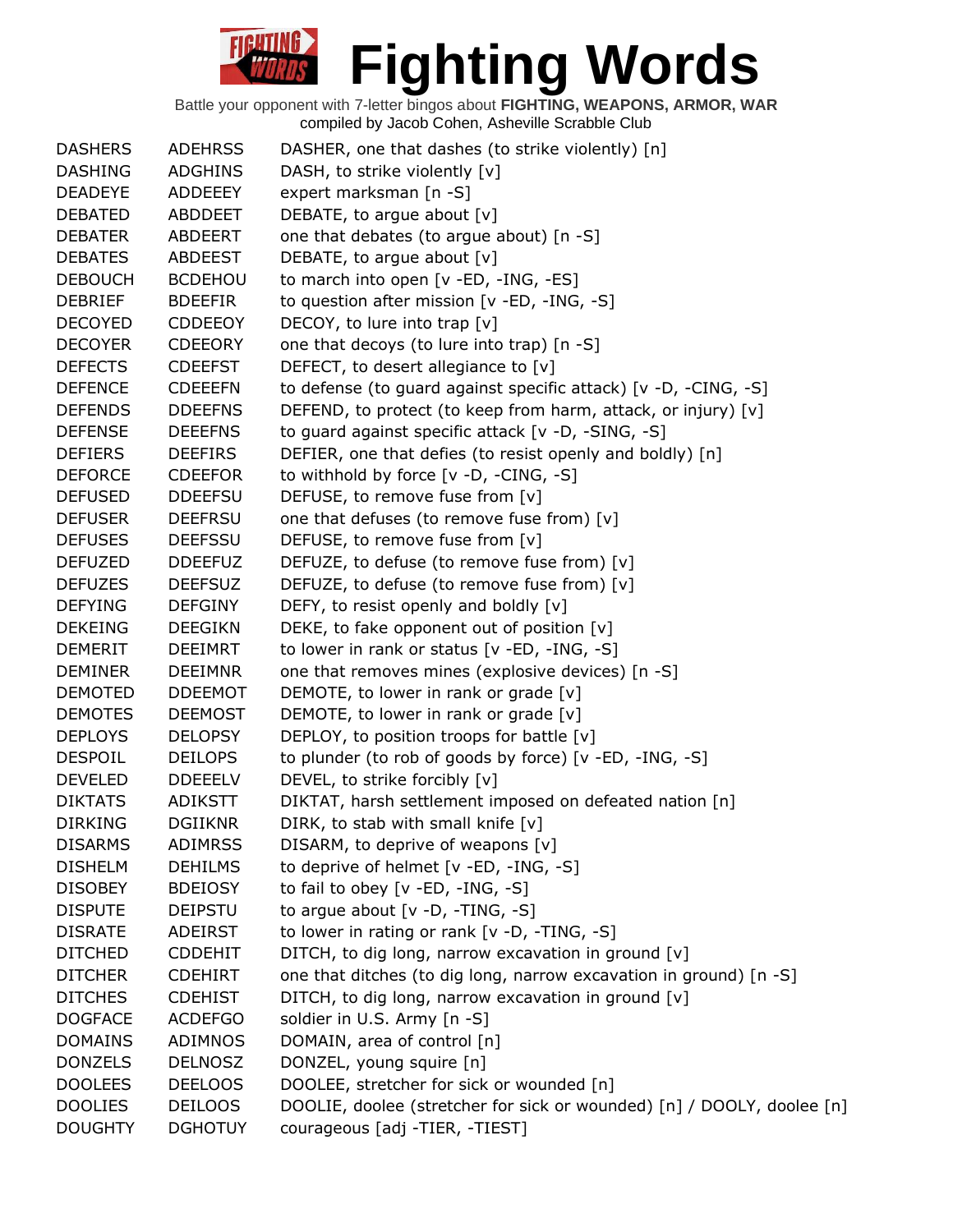| <b>DRAFTED</b> | <b>ADDEFRT</b> | DRAFT, to conscript for military service [v]                                         |
|----------------|----------------|--------------------------------------------------------------------------------------|
| <b>DRAFTEE</b> | <b>ADEEFRT</b> | one that is drafted [n -S]                                                           |
| <b>DRAFTER</b> | <b>ADEFRRT</b> | one that drafts (to conscript for military service) [n -S]                           |
| <b>DRAGOON</b> | <b>ADGNOOR</b> | to harass by use of troops [v -ED, -ING, -S]                                         |
| <b>DRAUGHT</b> | <b>ADGHRTU</b> | to draft (to conscript for military service) [v -ED, -ING, -S]                       |
| <b>DRUBBED</b> | <b>BBDDERU</b> | DRUB, to beat severely [v]                                                           |
| <b>DRUBBER</b> | <b>BBDERRU</b> | one that drubs (to beat severely) [n -S]                                             |
| <b>DUBBERS</b> | <b>BBDERSU</b> | DUBBER, one that dubs (to confer knighthood on) [n]                                  |
| <b>DUBBING</b> | <b>BBDGINU</b> | DUB, to confer knighthood on [v]                                                     |
| <b>DUELERS</b> | <b>DEELRSU</b> | DUELER, one that duels (to fight formally) [n]                                       |
| <b>DUELING</b> | <b>DEGILNU</b> | contest between two persons with deadly weapons [n -S] / DUEL, to fight formally [v] |
| <b>DUELIST</b> | <b>DEILSTU</b> | dueler (one that duels (to fight formally)) [n -S]                                   |
| <b>DUELLED</b> | <b>DDEELLU</b> | DUEL, to fight formally [v]                                                          |
| <b>DUELLER</b> | <b>DEELLRU</b> | dueler (one that duels (to fight formally)) [n -S]                                   |
| <b>DUELLOS</b> | <b>DELLOSU</b> | DUELLO, art of dueling; duel [n]                                                     |
| <b>DUMDUMS</b> | <b>DDMMSUU</b> | DUMDUM, type of bullet [n]                                                           |
| <b>DUNNITE</b> | <b>DEINNTU</b> | explosive [n -S]                                                                     |
| <b>DURANCE</b> | ACDENRU        | restraint by or as if by physical force [n -S]                                       |
| <b>DUSTOFF</b> | <b>DFFOSTU</b> | military helicopter for evacuating wounded [n -S]                                    |
|                |                | <b>E</b> 7s                                                                          |
| <b>ECOTAGE</b> | <b>ACEEGOT</b> | action in defense of natural environment [n -S]                                      |
| <b>EMBARGO</b> | <b>ABEGMOR</b> | to restrain trade by governmental order [v -ED, -ING, -ES]                           |
| <b>EMBOWEL</b> | <b>BEELMOW</b> | to disbowel (to remove intestines of) [v -ED, -ING, -S]                              |
| <b>EMBROIL</b> | <b>BEILMOR</b> | to involve in conflict [v -ED, -LING, -S]                                            |
| <b>EMBRUTE</b> | <b>BEEMRTU</b> | to make brutal [v -D, -TING, -S]                                                     |
| <b>EMEUTES</b> | <b>EEEMSTU</b> | EMEUTE, riot [n]                                                                     |
| <b>EMPALED</b> | <b>ADEELMP</b> | EMPALE, impale (to pierce with pointed object) [v]                                   |
| <b>EMPALER</b> | <b>AEELMPR</b> | one that empales (to impale) to pierce with pointed object)) [n -S]                  |
| <b>EMPALES</b> | <b>AEELMPS</b> | EMPALE, impale (to pierce with pointed object) [v]                                   |
| <b>ENCAMPS</b> | <b>ACEMNPS</b> | ENCAMP, to set up camp $[v]$                                                         |
| <b>ENEMIES</b> | <b>EEEIMNS</b> | ENEMY, one that is antagonistic toward another [n]                                   |
| <b>ENFORCE</b> | <b>CEEFNOR</b> | to compel obedience to [v -D, -CING, -S]                                             |
| <b>ENLISTS</b> | <b>EILNSST</b> | ENLIST, to engage for military service $[v]$                                         |
| <b>ENSIGNS</b> | <b>EGINNSS</b> | ENSIGN, navy officer [n]                                                             |
| <b>EPAULET</b> | <b>AEELPTU</b> | shoulder ornament [n -S]                                                             |
| <b>EPEEIST</b> | <b>EEEIPST</b> | one who fences with epee (type of sword) [n -S]                                      |
| <b>EQUERRY</b> | <b>EEQRRUY</b> | officer in charge of care of horses [n -RIES]                                        |
| <b>ESCUAGE</b> | <b>ACEEGSU</b> | scutage (tax exacted by feudal lord in lieu of military service) [n -S]              |
| <b>ESPOIRS</b> | <b>EIOPRSS</b> | ESPOIR, category of wrestlers [n]                                                    |
| <b>EVZONES</b> | <b>EENOSVZ</b> | EVZONE, Greek soldier [n]                                                            |
| <b>EXPLODE</b> | <b>DEELOPX</b> | to blow up $[v -D, -DING, -S]$                                                       |
| <b>EXPULSE</b> | <b>EELPSUX</b> | to expel (to force out) [v -D, -SING, -S]                                            |
|                |                | <b>F7s</b>                                                                           |
| <b>FAIRING</b> | <b>AFGIINR</b> | structure on aircraft serving to reduce drag [n -S]                                  |
| <b>FASCINE</b> | <b>ACEFINS</b> | bundle of sticks used in building fortifications [n -S]                              |
| <b>FEDAYEE</b> | <b>ADEEEFY</b> | Arab commando [n -N]                                                                 |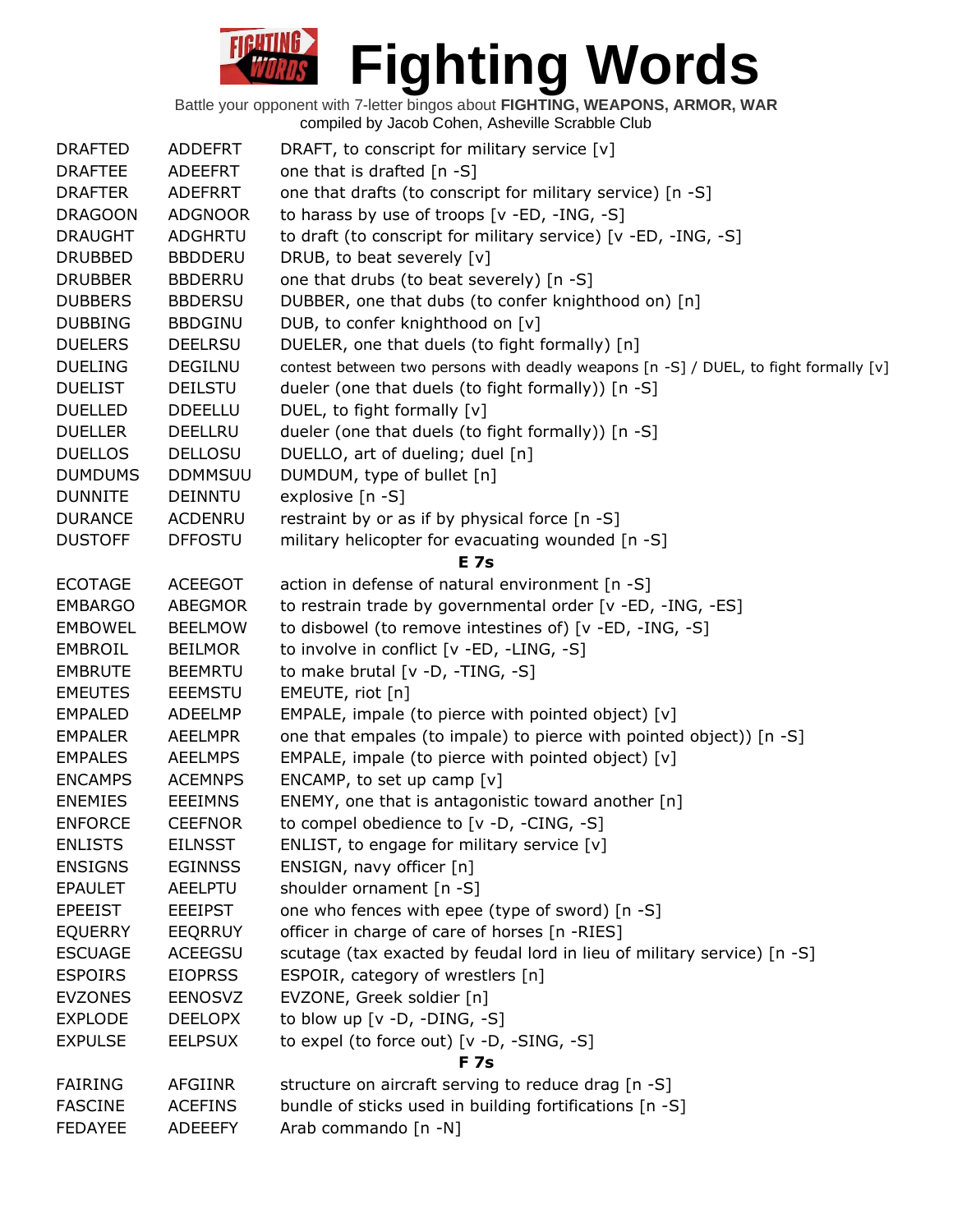| <b>FENCERS</b> | <b>CEEFNRS</b> | FENCER, one that fences (art of using sword in attack and defense) [n]                   |
|----------------|----------------|------------------------------------------------------------------------------------------|
| <b>FENCING</b> | <b>CEFGINN</b> | art of using sword in attack and defense [n -S]                                          |
| <b>FETTERS</b> | <b>EEFRSTT</b> | FETTER, to shackle (to confine with metal fastenings placed around wrists or ankles) [v] |
| <b>FEUDING</b> | <b>DEFGINU</b> | FEUD, to engage in feud (bitter, continuous hostility) [v]                               |
| <b>FEUDIST</b> | <b>DEFISTU</b> | one that feuds (to engage in feud (bitter, continuous hostility)) [n -S]                 |
| <b>FIERCER</b> | <b>CEEFIRR</b> | FIERCE, violently hostile or aggressive [adj]                                            |
| <b>FIGHTER</b> | <b>EFGHIRT</b> | one that fights (to attempt to defeat adversary) [n -S]                                  |
| <b>FIREARM</b> | AEFIMRR        | weapon from which shot is discharged by gunpowder [n -S]                                 |
| <b>FISTING</b> | <b>FGIINST</b> | FIST, to strike with fist (had closed tightly) [v]                                       |
| <b>FLATTOP</b> | <b>AFLOPTT</b> | aircraft carrier [n -S]                                                                  |
| <b>FLAYERS</b> | <b>AEFLRSY</b> | FLAYER, one that flays (to strip off skin of) [n]                                        |
| <b>FLAYING</b> | AFGILNY        | FLAY, to strip off skin of [v]                                                           |
| <b>FLEETED</b> | <b>DEEEFLT</b> | FLEET, to move swiftly [v]                                                               |
| <b>FLEETER</b> | EEEFLRT        | FLEET, swift (moving with great rate of motion) [adj]                                    |
| <b>FLEETLY</b> | <b>EEFLLTY</b> | FLEET, swift (moving with great rate of motion) [adv]                                    |
| <b>FLESHED</b> | <b>DEEFHLS</b> | FLESH, to plunge into flesh (soft body tissue) [v]                                       |
| <b>FLESHES</b> | <b>EEFHLSS</b> | FLESH, to plunge into flesh (soft body tissue) [v]                                       |
| <b>FLOGGED</b> | <b>DEFGGLO</b> | FLOG, to beat with whip or rod $[v]$                                                     |
| <b>FLOGGER</b> | <b>EFGGLOR</b> | one that flogs (to beat with whip or rod) [n -S]                                         |
| <b>FLYBOYS</b> | <b>BFLOSYY</b> | FLYBOY, pilot in air force [n]                                                           |
| <b>FLYINGS</b> | <b>FGILNSY</b> | FLYING, operation of aircraft [n]                                                        |
| <b>FLYOVER</b> | <b>EFLORVY</b> | flight of aircraft over specific location [n -S]                                         |
| <b>FLYPAST</b> | <b>AFLPSTY</b> | flyby (flight of aircraft close to specified place) [n -S]                               |
| <b>FOILIST</b> | <b>FIILOST</b> | one who fences with foil (sword without cutting edges) [n -S]                            |
| <b>FOINING</b> | <b>FGIINNO</b> | FOIN, to thrust with pointed weapon [v]                                                  |
| <b>FOMENTS</b> | <b>EFMNOST</b> | FOMENT, to promote development of [v]                                                    |
| <b>FORAYED</b> | <b>ADEFORY</b> | FORAY, to raid (to make sudden assault on) [v]                                           |
| <b>FORAYER</b> | <b>AEFORRY</b> | one that forays (to raid (to make sudden assault on)) [n -S]                             |
| <b>FORCERS</b> | <b>CEFORRS</b> | FORCER, one that forces (to overcome resistance by exertion of strength) [n]             |
| <b>FORCING</b> | <b>CFGINOR</b> | FORCE, to overcome resistance by exertion of strength [v]                                |
| <b>FORTIFY</b> | <b>FFIORTY</b> | to strengthen against attack [v -FIED, -ING, -FIES]                                      |
| <b>FOXHOLE</b> | <b>EFHLOOX</b> | small pit used for cover in battle area [n -S]                                           |
| <b>FRAGGED</b> | <b>ADEFGGR</b> | FRAG, to injure with type of grenade $[v]$                                               |
| <b>FRATERS</b> | <b>AEFRRST</b> | FRATER, comrade [n]                                                                      |
| <b>FRENEMY</b> | <b>EEFMNRY</b> | one who pretends to be friend but is actually enemy [n -MIES]                            |
|                |                | <b>G</b> 7s                                                                              |
| <b>GAROTED</b> | ADEGORT        | to garrote (to execute by strangling) $[v]$                                              |
| <b>GARROTE</b> | <b>AEGORRT</b> | to execute by strangling [v -D, -TING, -S]                                               |
| <b>GASSERS</b> | <b>AEGRSSS</b> | GASSER, one that gasses (to supply with gas) [n]                                         |
| <b>GELLIES</b> | <b>EEGILLS</b> | GELLY, gelignite (high explosive) [n]                                                    |
| <b>GENERAL</b> | <b>AEEGLNR</b> | military officer [n -S]                                                                  |
| <b>GESTAPO</b> | <b>AEGOPST</b> | secret police organization [n -S]                                                        |
| <b>GHAZIES</b> | <b>AEGHISZ</b> | GHAZI, Muslim war hero [n]                                                               |
| <b>GHERAOS</b> | <b>AEGHORS</b> | GHERAO, to coerce by physical means [v]                                                  |
| <b>GHERAOS</b> | <b>AEGHORS</b> | GHERAO, to coerce by physical means [v]                                                  |
| <b>GIBBETS</b> | <b>BBEGIST</b> | GIBBET, to execute by hanging [v]                                                        |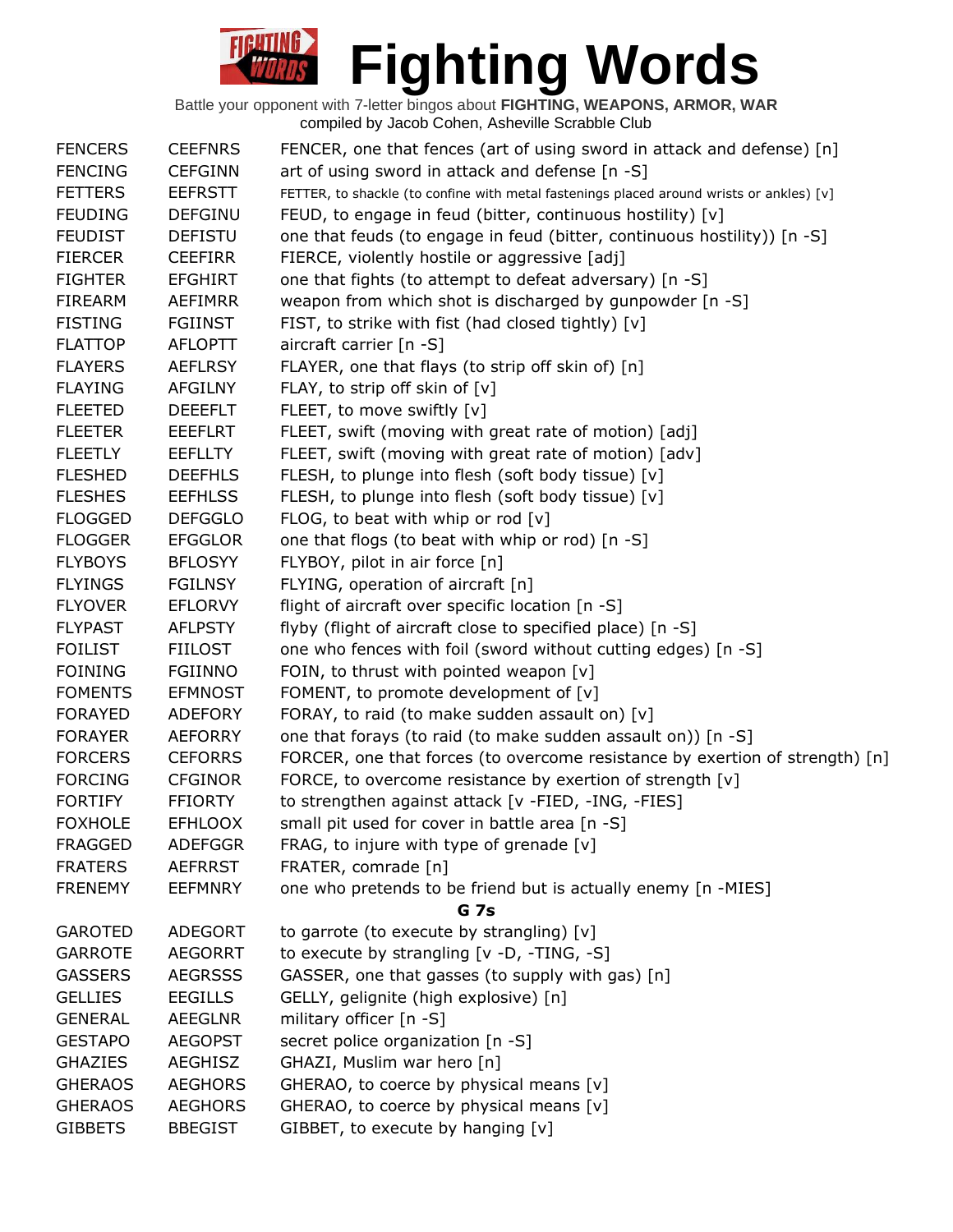| <b>GINGALL</b> | <b>AGGILLN</b> | jingal (heavy musket) [n -S]                                                       |
|----------------|----------------|------------------------------------------------------------------------------------|
| <b>GINGALS</b> | <b>AGGILNS</b> | GINGAL, jingal (heavy musket) [n]                                                  |
| <b>GISARME</b> | <b>AEGIMRS</b> | medieval weapon [n -S]                                                             |
| <b>GLAIVED</b> | ADEGILV        | GLAIVE, sword (weapon having long blade for cutting or thrusting) [adj]            |
| <b>GLAIVES</b> | <b>AEGILSV</b> | GLAIVE, sword (weapon having long blade for cutting or thrusting) [n]              |
| <b>GLIDERS</b> | <b>DEGILRS</b> | GLIDER, type of aircraft (any machine or device capable of flying) [n]             |
| <b>GORGETS</b> | <b>EGGORST</b> | GORGET, piece of armor for throat [n]                                              |
| <b>GORIEST</b> | <b>EGIORST</b> | GORY, bloody [adj]                                                                 |
| <b>GRAPPLE</b> | <b>AEGLPPR</b> | to struggle or contend [v -D, -LING, -S]                                           |
| <b>GREAVED</b> | ADEEGRV        | GREAVE, piece of armor for leg [adj]                                               |
| <b>GREAVES</b> | <b>AEEGRSV</b> | GREAVE, piece of armor for leg [n]                                                 |
| <b>GRENADE</b> | <b>ADEEGNR</b> | explosive device [n -S]                                                            |
| <b>GUARDED</b> | ADDEGRU        | GUARD, to protect (to keep from harm, attack, or injury) [v]                       |
| <b>GUARDER</b> | ADEGRRU        | one that guards (to protect (to keep from harm, attack, or injury)) [n -S]         |
| <b>GUNBOAT</b> | <b>ABGNOTU</b> | armed vessel [n -S]                                                                |
| <b>GUNFIRE</b> | <b>EFGINRU</b> | firing of guns $[n -S]$                                                            |
| <b>GUNLESS</b> | <b>EGLNSSU</b> | having no gun [adj]                                                                |
| <b>GUNLOCK</b> | <b>CGKLNOU</b> | mechanism which ignites charge of gun [n -S]                                       |
| <b>GUNNERS</b> | <b>EGNNRSU</b> | GUNNER, one that operates gun [n]                                                  |
|                |                |                                                                                    |
| <b>GUNNERY</b> | <b>EGNNRUY</b> | use of guns [n -RIES]                                                              |
| <b>GUNNING</b> | <b>GGINNNU</b> | GUN, to shoot with gun (portable firearm) [v]                                      |
| <b>GUNPLAY</b> | <b>AGLNPUY</b> | shooting of guns [n -S]                                                            |
| <b>GUNPORT</b> | <b>GNOPRTU</b> | opening in ship or airplane for gun [n -S]                                         |
| <b>GUNROOM</b> | <b>GMNOORU</b> | room on British warship [n -S]                                                     |
| <b>GUNSELS</b> | <b>EGLNSSU</b> | GUNSEL, gunman (one who is armed with gun) [n]                                     |
| <b>GUNSHIP</b> | <b>GHINPSU</b> | armed helicopter [n -S]                                                            |
| <b>GUNSHOT</b> | <b>GHNOSTU</b> | projectile fired from gun [n -S]                                                   |
| <b>GUTTING</b> | <b>GGINTTU</b> | GUT, to remove intestines of [v]                                                   |
| <b>GYRENES</b> | <b>EEGNRSY</b> | GYRENE, marine (soldier trained for service at sea and on land) [n]<br><b>H</b> 7s |
| <b>HACKBUT</b> | <b>ABCHKTU</b> | type of gun $[n - S]$                                                              |
| <b>HAGBUTS</b> | ABGHSTU        | HAGBUT, hackbut (type of gun) [n]                                                  |
| HALBERD        | <b>ABDEHLR</b> | axlike weapon of 15th and 16th centuries [n -S]                                    |
| <b>HALBERT</b> | ABEHLRT        | halberd (axlike weapon of 15th and 16th centuries) [n -S]                          |
| <b>HANDGUN</b> | ADGHNNU        | small firearm (weapon from which shot is discharged by gunpowder) [n -S]           |
| <b>HANGARS</b> | <b>AAGHNRS</b> | HANGAR, to place in aircraft shelter $[v]$                                         |
| <b>HAPKIDO</b> | ADHIKOP        | Korean martial art [n -S]                                                          |
| <b>HARPOON</b> | <b>AHNOOPR</b> | to strike with barbed spear [v -ED, -ING, -S]                                      |
| <b>HARRIED</b> | <b>ADEHIRR</b> | HARRY, to pillage (to plunder (to rob of goods by force)) [v]                      |
| <b>HARRIES</b> | AEHIRRS        | HARRY, to pillage (to plunder (to rob of goods by force)) [v]                      |
| <b>HATCHET</b> | <b>ACEHHTT</b> | small $ax [n -S]$                                                                  |
| <b>HAUBERK</b> | ABEHKRU        | coat of armor [n -S]                                                               |
| <b>HAWKISH</b> | <b>AHHIKSW</b> | warlike (disposed to engage in war) [adj]                                          |
| <b>HEAUMES</b> | AEEHMSU        | HEAUME, medieval helmet [n]                                                        |
| <b>HELMETS</b> | <b>EEHLMST</b> | HELMET, to supply with helmet (protective covering for head) [v]                   |
|                |                |                                                                                    |
| <b>HEROISM</b> | <b>EHIMORS</b> | heroic behavior [n -S]                                                             |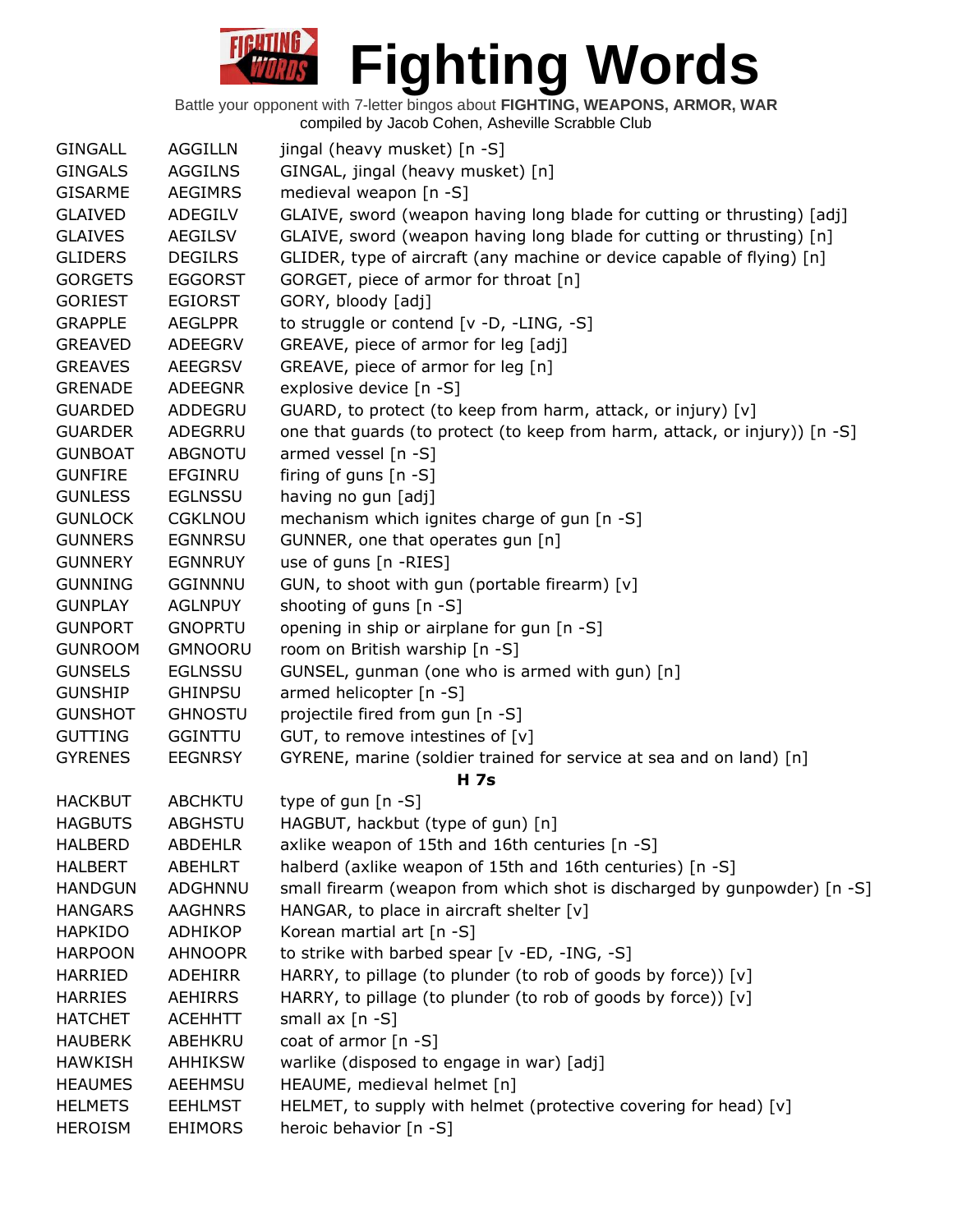| <b>HEROIZE</b> | <b>EEHIORZ</b> | to make hero of $[v -D, -ZING, -S]$                                      |
|----------------|----------------|--------------------------------------------------------------------------|
| <b>HERRIED</b> | <b>DEEHIRR</b> | HERRY, to harry (to pillage (to plunder (to rob of goods by force))) [v] |
| <b>HERRIES</b> | <b>EEHIRRS</b> | HERRY, to harry (to pillage (to plunder (to rob of goods by force))) [v] |
| <b>HETMANS</b> | <b>AEHMNST</b> | HETMAN, cossack leader [n]                                               |
| <b>HIDINGS</b> | <b>DGHIINS</b> | HIDING, beating [n]                                                      |
| <b>HILTING</b> | <b>GHIILNT</b> | HILT, to provide with hilt (handle for weapon) [v]                       |
| <b>HOLSTER</b> | <b>EHLORST</b> | to put in holster (case for pistol) [v -ED, -ING, -S]                    |
| <b>HOPLITE</b> | <b>EHILOPT</b> | foot soldier of ancient Greece [n -S]                                    |
| <b>HOSTAGE</b> | <b>AEGHOST</b> | person held as security [n -S]                                           |
| <b>HOSTILE</b> | <b>EHILOST</b> | unfriendly person [n -S]                                                 |
| <b>HUMVEES</b> | <b>EEHMSUV</b> | HUMVEE, type of motor vehicle [n]                                        |
| <b>HUNNISH</b> | <b>HHINNSU</b> | resembling hun (barbarous, destructive person) [adj]                     |
| <b>HURLERS</b> | <b>EHLRRSU</b> | HURLER, one that hurls (to throw with great force) [n]                   |
| <b>HUSSARS</b> | AHRSSSU        | HUSSAR, cavalry soldier [n]                                              |
|                |                | <b>I</b> 7s                                                              |
| <b>IMBRUTE</b> | <b>BEIMRTU</b> | to make brutal [v -D, -TING, -S]                                         |
| <b>IMPALED</b> | <b>ADEILMP</b> | IMPALE, to pierce with pointed object [v]                                |
| <b>IMPALER</b> | <b>AEILMPR</b> | one that impales (to pierce with pointed object) [n -S]                  |
| <b>IMPALES</b> | <b>AEILMPS</b> | IMPALE, to pierce with pointed object [v]                                |
| <b>IMPERIL</b> | <b>EIILMPR</b> | to place in jeopardy [v -ED, -LLED, -ING, -LLING, -S]                    |
| <b>INDUCTS</b> | <b>CDINSTU</b> | INDUCT, to bring into military service [v]                               |
| <b>INFIGHT</b> | <b>FGHIINT</b> | to contend with others within same group [v -FOUGHT, -ING, -S]           |
| <b>INROADS</b> | <b>ADINORS</b> | INROAD, hostile invasion [n]                                             |
| <b>INSIGNE</b> | <b>EGIINNS</b> | insignia (emblem of authority or honor) [n -NIA]                         |
| <b>INTERNS</b> | <b>EINNRST</b> | INTERN, to confine during war [v]                                        |
| <b>INTRUDE</b> | <b>DEINRTU</b> | to thrust or force oneself in [v -D, -DING, -S]                          |
| <b>INVADED</b> | ADDEINV        | INVADE, to enter for conquest or plunder [v]                             |
| <b>INVADER</b> | ADEINRV        | one that invades (to enter for conquest or plunder) [n -S]               |
| <b>INVADES</b> | <b>ADEINSV</b> | INVADE, to enter for conquest or plunder [v]                             |
| <b>IRATELY</b> | AEILRTY        | IRATE, angry (feeling strong displeasure or hostility) [adv]             |
| <b>IRATEST</b> | <b>AEIRSTT</b> | IRATE, angry (feeling strong displeasure or hostility) [adj]             |
| <b>ISOLEAD</b> | <b>ADEILOS</b> | line on ballistic graph [n -S]                                           |
|                |                | J 7s                                                                     |
| <b>JACKIES</b> | <b>ACEIJKS</b> | JACKY, sailor (member of ship's crew) [n]                                |
| <b>JAMBEAU</b> | AABEJMU        | piece of armor for leg [n -X or -S]                                      |
| <b>JARHEAD</b> | <b>AADEHJR</b> | marine soldier [n -S]                                                    |
| <b>JAVELIN</b> | AEIJLNV        | to pierce with javelin (light spear) [v -ED, -ING, -S]                   |
| <b>JAYGEES</b> | <b>AEEGJSY</b> | JAYGEE, military officer [n]                                             |
| <b>JEEPING</b> | EEGIJNP        | JEEP, to travel by small type of motor vehicle [v]                       |
| <b>JEHADIS</b> | <b>ADEHIJS</b> | JEHADI, jihadi (Muslim who participates in jihad) [n]                    |
| <b>JEMADAR</b> | <b>AADEJMR</b> | officer in army of India [n -S]                                          |
| <b>JEMIDAR</b> | ADEIJMR        | jemadar (officer in army of India) [n -S]                                |
| <b>JEREEDS</b> | <b>DEEEJRS</b> | JEREED, wooden javelin [n]                                               |
| <b>JERREED</b> | <b>DEEEJRR</b> | jereed (wooden javelin) [n -S]                                           |
| <b>JERRIDS</b> | <b>DEIJRRS</b> | JERRID, jereed (wooden javelin) [n]                                      |
| <b>JERRIES</b> | <b>EEIJRRS</b> | JERRY, German soldier [n]                                                |
|                |                |                                                                          |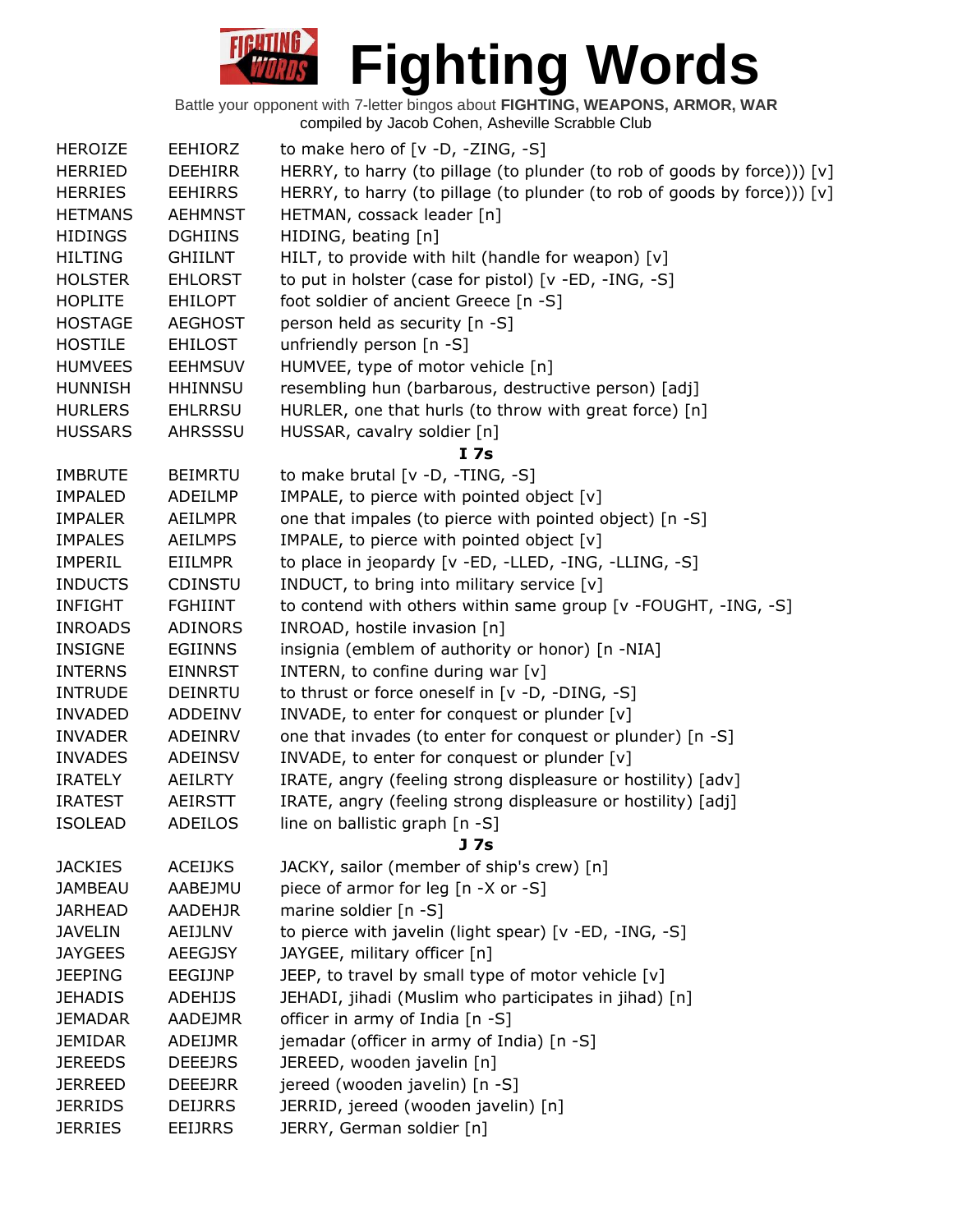

| <b>JETPORT</b> | <b>EJOPRTT</b> | type of airport (tract of land maintained for landing and takeoff of aircraft) [n -S]           |
|----------------|----------------|-------------------------------------------------------------------------------------------------|
| <b>JEZAILS</b> | <b>AEIJLSZ</b> | JEZAIL, type of firearm (weapon from which shot is discharged by gunpowder) [n]                 |
| <b>JIHADIS</b> | ADHIIJS        | JIHADI, Muslim who participates in jihad [n]                                                    |
| <b>JINGALL</b> | <b>AGIJLLN</b> | jingal (heavy musket) [n -S]                                                                    |
| <b>JINGALS</b> | <b>AGIJLNS</b> | JINGAL, heavy musket [n]                                                                        |
| <b>JOUSTED</b> | <b>DEJOSTU</b> | JOUST, to engage in personal combat [v]                                                         |
| <b>JOUSTER</b> | <b>EJORSTU</b> | one that jousts (to engage in personal combat) [n -S]                                           |
| <b>JUDOIST</b> | <b>DIJOSTU</b> | one skilled in judo [n -S]                                                                      |
| <b>JUDOKAS</b> | <b>ADJKOSU</b> | JUDOKA, judoist (one skilled in judo) [n]                                                       |
| <b>JUJITSU</b> | <b>IJJSTUU</b> | Japanese art of self-defense [n -S]                                                             |
| <b>JUJUTSU</b> | <b>JJSTUUU</b> | jujitsu (Japanese art of self-defense) [n -S]                                                   |
| <b>JUSTERS</b> | <b>EJRSSTU</b> | JUSTER, jouster (one that jousts (to engage in personal combat)) [n]                            |
| <b>JUSTING</b> | <b>GIJNSTU</b> | JUST, to joust (to engage in personal combat) [v]<br><b>K</b> 7s                                |
| <b>KABOOMS</b> | <b>ABKMOOS</b> | KABOOM, sound of loud explosion [n]                                                             |
| <b>KARATES</b> | <b>AAEKRST</b> | KARATE, Japanese art of self-defense [n]                                                        |
| <b>KATANAS</b> | <b>AAAKNST</b> | KATANA, Japanese single-edged sword [n]                                                         |
| <b>KICKBOX</b> | <b>BCIKKOX</b> | to box in style that allows kicking [v -ED, -ING, -ES]                                          |
| <b>KIDNAPS</b> | <b>ADIKNPS</b> | KIDNAP, to take person by force and often for ransom [v]                                        |
| <b>KILLERS</b> | <b>EIKLLRS</b> | KILLER, one that kills (to cause to die) [n]                                                    |
| <b>KLEPHTS</b> | <b>EHKLPST</b> | KLEPHT, Greek guerrilla [n]                                                                     |
| <b>KNIFERS</b> | <b>EFIKNRS</b> | KNIFER, one that knifes (to cut with knife) [n]                                                 |
| <b>KNIFING</b> | <b>FGIIKNN</b> | act of stabbing with knife [n -S]                                                               |
| <b>KNOUTED</b> | <b>DEKNOTU</b> | KNOUT, to flog with leather whip [v]                                                            |
| <b>KURBASH</b> | <b>ABHKRSU</b> | to flog with leather whip [v -ED, -ING, -ES]                                                    |
|                |                | <b>L</b> 7s                                                                                     |
| <b>LAAGERS</b> | <b>AAEGLRS</b> | LAAGER, to form defensive encampment [v]                                                        |
| <b>LAMBAST</b> | <b>AABLMST</b> | to lambaste (to beat severely) [v -ED, -ING, -S]                                                |
| <b>LANCERS</b> | <b>ACELNRS</b> | LANCER, cavalryman armed with lance [n]                                                         |
| LANCING        | <b>ACGILNN</b> | LANCE, to pierce with lance (spearlike weapon) $[v]$                                            |
| LANGREL        | <b>AEGLLNR</b> | langrage (shot formerly used in naval warfare) [n -S]                                           |
| LASCARS        | <b>AACLRSS</b> | LASCAR, East Indian sailor [n]                                                                  |
| <b>LASHERS</b> | <b>AEHLRSS</b> | LASHER, one that lashes (to strike with whip) [n]                                               |
| <b>LASHING</b> | <b>AGHILNS</b> | flogging (whipping (material used to whip)) [n -S] / LASH, to strike with whip [v]              |
| <b>LASHKAR</b> | <b>AAHKLRS</b> | lascar (East Indian sailor) [n -S]                                                              |
| <b>LEAGUER</b> | AEEGLRU        | to besiege (to surround (to extend completely around)) [v -ED, -RING, -S]                       |
| <b>LEEWARD</b> | <b>ADEELRW</b> | direction toward which wind is blowing [n -S]                                                   |
| <b>LEGIONS</b> | <b>EGILNOS</b> | LEGION, large military force [n]                                                                |
| <b>LICKING</b> | <b>CGIIKLN</b> | thrashing or beating [n -S]                                                                     |
| <b>LIFTOFF</b> | <b>FFFILOT</b> | vertical takeoff of rocket [n -S]                                                               |
| <b>LIMITES</b> | <b>EIILMST</b> | LIMES, fortified boundary [n]                                                                   |
| <b>LOGBOOK</b> | <b>BGKLOOO</b> | record book of ship or aircraft [n -S]                                                          |
| <b>LONGBOW</b> | <b>BGLNOOW</b> | type of archery bow [n -S]                                                                      |
| <b>LOOTERS</b> | <b>ELOORST</b> | LOOTER, one that loots (to plunder (to rob of goods by force)) [n]                              |
| <b>LOOTING</b> | <b>GILNOOT</b> | act of stealing goods left unprotected [n -S] / LOOT, to plunder (to rob of goods by force) [v] |
| <b>LUNGERS</b> | <b>EGLNRSU</b> | LUNGER, one that lunges (to make forceful forward movement) [n]                                 |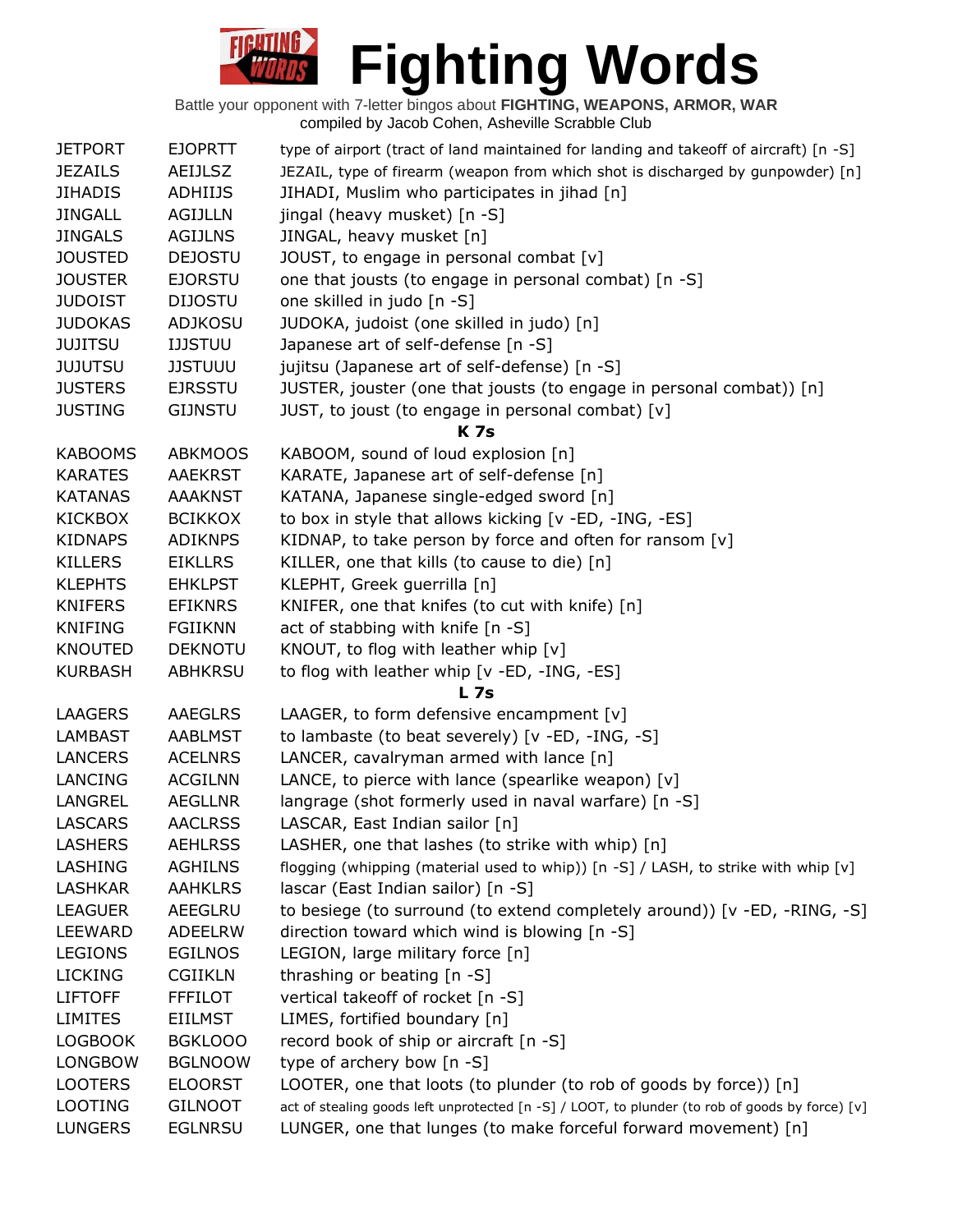| <b>LUNGING</b> | <b>GGILNNU</b> | LUNGE, to make forceful forward movement $[v]$                                                      |
|----------------|----------------|-----------------------------------------------------------------------------------------------------|
| <b>LYDDITE</b> | <b>DDEILTY</b> | explosive [n -S]                                                                                    |
|                |                | <b>M</b> 7s                                                                                         |
| <b>MACHETE</b> | <b>ACEEHMT</b> | large, heavy knife [n -S]                                                                           |
| <b>MANTLET</b> | <b>AELMNTT</b> | mantelet (mobile screen used to protect soldiers) [n -S]                                            |
| <b>MARAUDS</b> | AADMRSU        | MARAUD, to rove in search of booty [v]                                                              |
| <b>MARCHED</b> | <b>ACDEHMR</b> | MARCH, to walk in formal military manner [v]                                                        |
| <b>MARCHER</b> | <b>ACEHMRR</b> | one that marches (to walk in formal military manner) [n -S]                                         |
| <b>MARCHES</b> | <b>ACEHMRS</b> | MARCH, to walk in formal military manner [v]                                                        |
| MARINER        | <b>AEIMNRR</b> | sailor (member of ship's crew) [n -S]                                                               |
| <b>MARINES</b> | <b>AEIMNRS</b> | MARINE, soldier trained for service at sea and on land [n]                                          |
| <b>MARQUES</b> | AEMQRSU        | MARQUE, reprisal (act of retaliation) [n]                                                           |
| <b>MARTIAL</b> | AAILMRT        | pertaining to war [adj]                                                                             |
| <b>MARTYRY</b> | <b>AMRRTYY</b> | shrine erected in honor of martyred person [n -RIES]                                                |
| <b>MATADOR</b> | <b>AADMORT</b> | bullfighter who kills bull in bullfight [n -S]                                                      |
| <b>MATELOT</b> | <b>AELMOTT</b> | sailor (member of ship's crew) [n -S]                                                               |
| <b>MAULERS</b> | <b>AELMRSU</b> | MAULER, one that mauls (to injure by beating) [n]                                                   |
| <b>MAULING</b> | <b>AGILMNU</b> | act of injuring by beating $[n - S] / M AUL$ , to injure by beating $[v]$                           |
| <b>MEDALED</b> | ADDEELM        | MEDAL, to honor with medal (commemorative piece of metal) [v]                                       |
| <b>MEDEVAC</b> | <b>ACDEEMV</b> | to evacuate wounded from battlefield by helicopter [v -ED, -ING, -S or -CKED, -CKING, -S]           |
| <b>MEDIVAC</b> | <b>ACDEIMV</b> | medevac (to evacuate wounded from battlefield by helicopter) [v -ED, -ING, -S or -CKED, -CKING, -S] |
| <b>MEGATON</b> | <b>AEGMNOT</b> | unit of explosive force [n -S]                                                                      |
| <b>MERCIES</b> | <b>CEEIMRS</b> | MERCY, compassion shown to offender or enemy [n]                                                    |
| <b>MERITED</b> | <b>DEEIMRT</b> | MERIT, to earn (to gain or deserve for one's labor or service) [v]                                  |
| <b>MERLONS</b> | <b>ELMNORS</b> | MERLON, solid part of indented parapet [n]                                                          |
| <b>MESSMAN</b> | <b>AEMMNSS</b> | serviceman who works in dining facility [n -MEN]                                                    |
| MILITIA        | <b>AIIILMT</b> | citizen army [n -S]                                                                                 |
| <b>MISAIMS</b> | <b>AIIMMSS</b> | MISAIM, to aim badly [v]                                                                            |
| <b>MISFIRE</b> | <b>EFIIMRS</b> | to fail to fire [v -D, -RING, -S]                                                                   |
| <b>MISSILE</b> | <b>EIILMSS</b> | object or weapon that is thrown or projected [n -S]                                                 |
| <b>MORIONS</b> | <b>IMNOORS</b> | MORION, type of helmet [n]                                                                          |
| <b>MORRION</b> | <b>IMNOORR</b> | morion (type of helmet) [n -S]                                                                      |
| <b>MUDCAPS</b> | <b>ACDMPSU</b> | MUDCAP, to cover explosive with mud before detonating [v]                                           |
| <b>MURDERS</b> | <b>DEMRRSU</b> | MURDER, to kill unlawfully with premeditated malice [v]                                             |
| <b>MURTHER</b> | <b>EHMRRTU</b> | to murder (to kill unlawfully with premeditated malice) [v -ED, -ING, -S]                           |
| <b>MUSCLED</b> | <b>CDELMSU</b> | MUSCLE, to proceed by force [v]                                                                     |
| <b>MUSCLES</b> | <b>CELMSSU</b> | MUSCLE, to proceed by force [v]                                                                     |
| <b>MUSKETS</b> | <b>EKMSSTU</b> | MUSKET, type of firearm (weapon from which shot is discharged by gunpowder) [n]                     |
| <b>MUSTERS</b> | <b>EMRSSTU</b> | MUSTER, to summon or assemble [v]                                                                   |
| <b>MUTINED</b> | <b>DEIMNTU</b> | MUTINE, to mutiny (to revolt against constituted authority) [v]                                     |
| <b>MUTINES</b> | <b>EIMNSTU</b> | MUTINE, to mutiny (to revolt against constituted authority) [v]                                     |
|                |                | <b>N</b> 7s                                                                                         |
| <b>NABBERS</b> | <b>ABBENRS</b> | NABBER, one that nabs (to capture or arrest) [n]                                                    |
| <b>NABBING</b> | ABBGINN        | NAB, to capture or arrest $[v]$                                                                     |
| <b>NACELLE</b> | <b>ACEELLN</b> | shelter on aircraft [n -S]                                                                          |
| <b>NAPALMS</b> | <b>AALMNPS</b> | NAPALM, to assault with type of incendiary bomb [v]                                                 |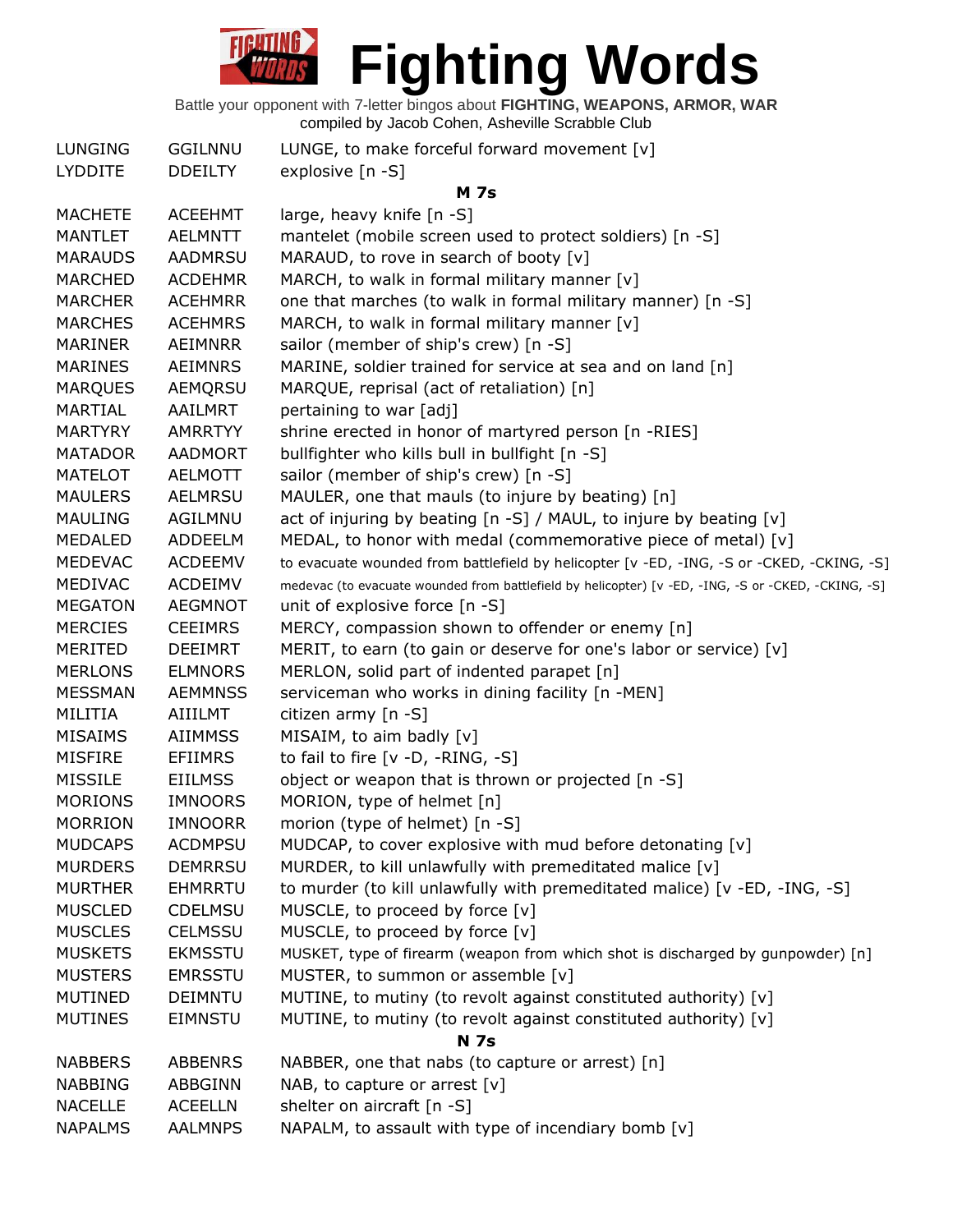| <b>NAVAIDS</b> | <b>AADINSV</b> | NAVAID, navigational device [n]                                                     |
|----------------|----------------|-------------------------------------------------------------------------------------|
| <b>NAVALLY</b> | <b>AALLNVY</b> | NAVAL, pertaining to ships [adv]                                                    |
| <b>NEMESIS</b> | <b>EEIMNSS</b> | formidable opponent [n -SES]                                                        |
| <b>NOCKING</b> | <b>CGIKNNO</b> | NOCK, to notch bow or arrow [v]                                                     |
| <b>NONCOMS</b> | <b>CMNNOOS</b> | NONCOM, noncommissioned officer [n]                                                 |
| <b>NONWARS</b> | <b>ANNORSW</b> | NONWAR, war that is not officially declared [n]                                     |
| <b>NOOSERS</b> | <b>ENOORSS</b> | NOOSER, one that nooses (to secure with type of loop) [n]                           |
| <b>NOOSING</b> | <b>GINNOOS</b> | NOOSE, to secure with type of loop [v]                                              |
| <b>NOYADES</b> | <b>ADENOSY</b> | NOYADE, execution by drowning [n]                                                   |
| <b>NUNCHUK</b> | <b>CHKNNUU</b> | nunchaku (Japanese weapon) [n -S]                                                   |
|                |                | <b>07s</b>                                                                          |
| <b>OBEYERS</b> | <b>BEEORSY</b> | OBEYER, one that obeys (to follow commands or guidance of) [n]                      |
| <b>OBEYING</b> | <b>BEGINOY</b> | OBEY, to follow commands or guidance of [v]                                         |
| <b>OFFICER</b> | <b>CEFFIOR</b> | to furnish with officers (persons holding positions of authority) [v -ED, -ING, -S] |
| <b>OORALIS</b> | <b>AILOORS</b> | OORALI, curare (arrow poison) [n]                                                   |
| <b>OPPOSED</b> | <b>DEOOPPS</b> | OPPOSE, to be in contention or conflict with [v]                                    |
| <b>OPPOSER</b> | <b>EOOPPRS</b> | one that opposes (to be in contention or conflict with) [n -S]                      |
| <b>OPPOSES</b> | <b>EOOPPSS</b> | OPPOSE, to be in contention or conflict with [v]                                    |
| <b>OPPUGNS</b> | <b>GNOPPSU</b> | OPPUGN, to assail with argument [v]                                                 |
| ORDERED        | <b>DDEEORR</b> | ORDER, to give command or instruction to [v]                                        |
| <b>ORDERER</b> | <b>DEEORRR</b> | one that orders (to give command or instruction to) [n -S]                          |
| <b>OURARIS</b> | <b>AIORRSU</b> | OURARI, curare (arrow poison) [n]                                                   |
| <b>OUTDARE</b> | <b>ADEORTU</b> | to surpass in daring [v -D, -RING, -S]                                              |
| <b>OUTDUEL</b> | <b>DELOTUU</b> | to surpass in dueling [v -ED, -LLED -ING, -LLING, -S]                               |
| <b>OUTFACE</b> | <b>ACEFOTU</b> | to confront unflinchingly [v -D, -CING, -S]                                         |
| <b>OUTFIRE</b> | EFIORTU        | to surpass in firing $[v -D, -RING, -S]$                                            |
| <b>OUTGUNS</b> | <b>GNOSTUU</b> | OUTGUN, to surpass in firepower [v]                                                 |
| <b>OUTKILL</b> | <b>IKLLOTU</b> | to surpass in killing [v -ED, -ING, -S]                                             |
| <b>OUTMANS</b> | AMNOSTU        | OUTMAN, to surpass in manpower [v]                                                  |
| <b>OUTPOST</b> | <b>OOPSTTU</b> | body of troops stationed at distance from main body [n -S]                          |
| <b>OUTRANK</b> | <b>AKNORTU</b> | to rank higher than [v -ED, -ING, -S]                                               |
| <b>OUTWARS</b> | <b>AORSTUW</b> | OUTWAR, to surpass in warring [v]                                                   |
| <b>OVERARM</b> | <b>AEMORRV</b> | to supply with excess of weaponry [v -ED, -ING, -S]                                 |
| <b>OVERDOG</b> | <b>DEGOORV</b> | one that is dominant or victorious [n -S]                                           |
| <b>OVERMAN</b> | <b>AEMNORV</b> | to provide with more men than are needed [v -NNED, -NNING, -S]                      |
| <b>OVERRUN</b> | <b>ENORRUV</b> | to spread or swarm over [v -RAN, -NNING, -S]                                        |
|                |                | <b>P</b> 7s                                                                         |
| <b>PALIKAR</b> | AAIKLPR        | Greek soldier [n -S]                                                                |
| <b>PANDOOR</b> | <b>ADNOOPR</b> | pandour (marauding soldier) [n -S]                                                  |
| <b>PANDOUR</b> | ADNOPRU        | marauding soldier [n -S]                                                            |
| <b>PANOPLY</b> | <b>ALNOPPY</b> | suit of armor [n -LIES]                                                             |
| <b>PANZERS</b> | <b>AENPRSZ</b> | PANZER, armored combat vehicle [n]                                                  |
| <b>PARANGS</b> | <b>AAGNPRS</b> | PARANG, heavy knife [n]                                                             |
| <b>PARLEYS</b> | <b>AELPRSY</b> | PARLEY, to discuss terms with enemy [v]                                             |
| <b>PARLING</b> | <b>AGILNPR</b> | PARLE, to parley (to discuss terms with enemy) [v]                                  |
| PARRIED        | <b>ADEIPRR</b> | PARRY, to ward off blow [v]                                                         |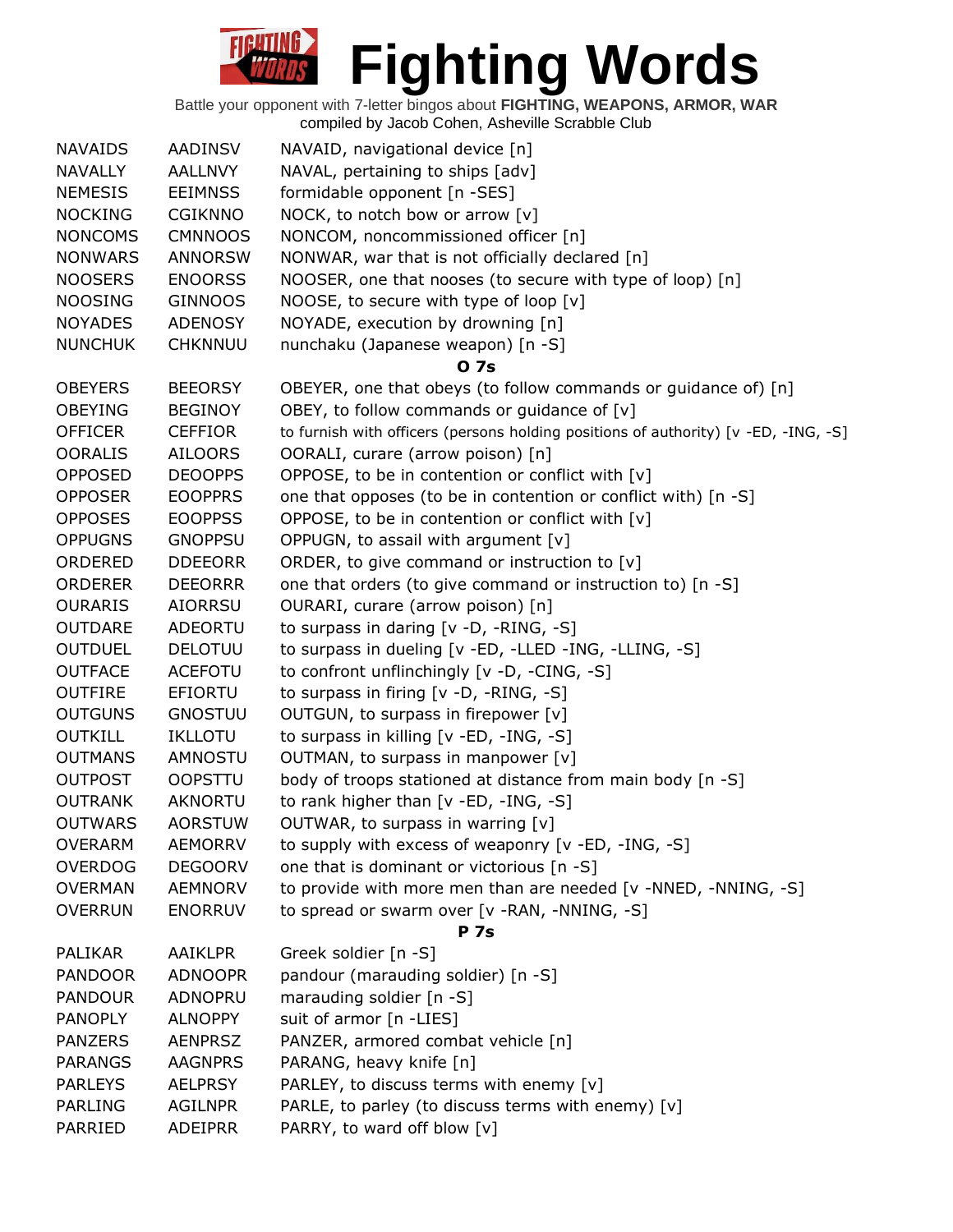| <b>PARRIER</b> | <b>AEIPRRR</b> | one that parries (to ward off blow) [n -S]                        |
|----------------|----------------|-------------------------------------------------------------------|
| <b>PARRIES</b> | <b>AEIPRRS</b> | PARRY, to ward off blow [v]                                       |
| <b>PATRIOT</b> | <b>AIOPRTT</b> | one who loves his country [n -S]                                  |
| <b>PAVISER</b> | <b>AEIPRSV</b> | soldier carrying pavis [n -S]                                     |
| <b>PAVISES</b> | <b>AEIPSSV</b> | PAVISE, pavis (large medieval shield) [n]                         |
| <b>PAVISSE</b> | <b>AEIPSSV</b> | pavis (large medieval shield) [n -S]                              |
| <b>PELLETS</b> | <b>EELLPST</b> | PELLET, to strike with pellets (small rounded masses) [v]         |
| <b>PELTAST</b> | <b>AELPSTT</b> | soldier of ancient Greece [n -S]                                  |
| <b>PELTERS</b> | <b>EELPRST</b> | PELTER, to pelt (to strike repeatedly with blows or missiles) [v] |
| <b>PELTING</b> | <b>EGILNPT</b> | PELT, to strike repeatedly with blows or missiles [v]             |
| PENNANT        | <b>AENNNPT</b> | long, narrow flag [n -S]                                          |
| <b>PENNONS</b> | <b>ENNNOPS</b> | PENNON, pennant (long, narrow flag) [n]                           |
| <b>PERDUES</b> | <b>DEEPRSU</b> | PERDUE, perdu (soldier sent on dangerous mission) [n]             |
| <b>PETARDS</b> | <b>ADEPRST</b> | PETARD, explosive device [n]                                      |
| PEYTRAL        | <b>AELPRTY</b> | piece of armor for breast of horse [n -S]                         |
| <b>PEYTREL</b> | <b>EELPRTY</b> | peytral (piece of armor for breast of horse) [n -S]               |
| <b>PHALANX</b> | <b>AAHLNPX</b> | formation of infantry in ancient Greece [n -ES]                   |
| <b>PHASERS</b> | <b>AEHPRSS</b> | PHASER, type of science-fiction weapon [n]                        |
| <b>PICADOR</b> | <b>ACDIOPR</b> | horseman in bullfight [n -ES, -S]                                 |
| <b>PICKEER</b> | <b>CEEIKPR</b> | to skirmish in advance of army [v -ED, -ING, -S]                  |
| PIGBOAT        | <b>ABGIOPT</b> | submarine [n -S]                                                  |
| PIKEMAN        | <b>AEIKMNP</b> | soldier armed with pike [n -MEN]                                  |
| PILLAGE        | <b>AEGILLP</b> | to plunder (to rob of goods by force) [v -D, -GING, -S]           |
| <b>PISTOLS</b> | <b>ILOPSST</b> | PISTOL, to shoot with small firearm [v]                           |
| <b>PLINKED</b> | <b>DEIKLNP</b> | PLINK, to shoot at random targets [v]                             |
| <b>PLINKER</b> | <b>EIKLNPR</b> | one that plinks (to shoot at random targets) [n -S}               |
| <b>PLUNDER</b> | <b>DELNPRU</b> | to rob of goods by force [v -ED, -ING, -S]                        |
| <b>POITREL</b> | <b>EILOPRT</b> | peytral (piece of armor for breast of horse) [n -S]               |
| <b>POLEAXE</b> | <b>AEELOPX</b> | to poleax (to strike with axlike weapon) [v -D, -XING, -S]        |
| <b>POLEYNS</b> | <b>ELNOPSY</b> | POLEYN, protective piece of leather for knee [n]                  |
| <b>POMMELS</b> | <b>ELMMOPS</b> | POMMEL, to strike with fists [v]                                  |
| <b>POMPOMS</b> | <b>MMOOPPS</b> | POMPOM, antiaircraft cannon [n]                                   |
| PONIARD        | <b>ADINOPR</b> | to stab with dagger [v -ED, -ING, -S]                             |
| <b>POPGUNS</b> | <b>GNOPPSU</b> | POPGUN, toy gun [n]                                               |
| <b>POSTWAR</b> | <b>AOPRSTW</b> | occurring or existing after war [adj]                             |
| <b>POTSHOT</b> | <b>HOOPSTT</b> | to shoot randomly at [v POTSHOT, -TTING, -S]                      |
| <b>POUNCED</b> | <b>CDENOPU</b> | POUNCE, to make sudden assault or approach [v]                    |
| <b>POUNCER</b> | <b>CENOPRU</b> | one that pounces (to make sudden assault or approach) [n -S]      |
| <b>POUNCES</b> | <b>CENOPSU</b> | POUNCE, to make sudden assault or approach [v]                    |
| <b>POUNDED</b> | <b>DDENOPU</b> | POUND, to strike heavily and repeatedly [v]                       |
| <b>POUNDER</b> | <b>DENOPRU</b> | one that pounds (to strike heavily and repeatedly) [n -S]         |
| <b>PREARMS</b> | <b>AEMPRRS</b> | PREARM, to arm beforehand [v]                                     |
| <b>PRECOUP</b> | <b>CEOPPRU</b> | preceding coup [adj]                                              |
| <b>PREFIRE</b> | <b>EEFIPRR</b> | to fire beforehand [v -D, -RING, -S]                              |
| <b>PRELOAD</b> | <b>ADELOPR</b> | to load beforehand [v -ED, -ING, -S]                              |
| <b>PRERIOT</b> | <b>EIOPRRT</b> | preceding riot [adj]                                              |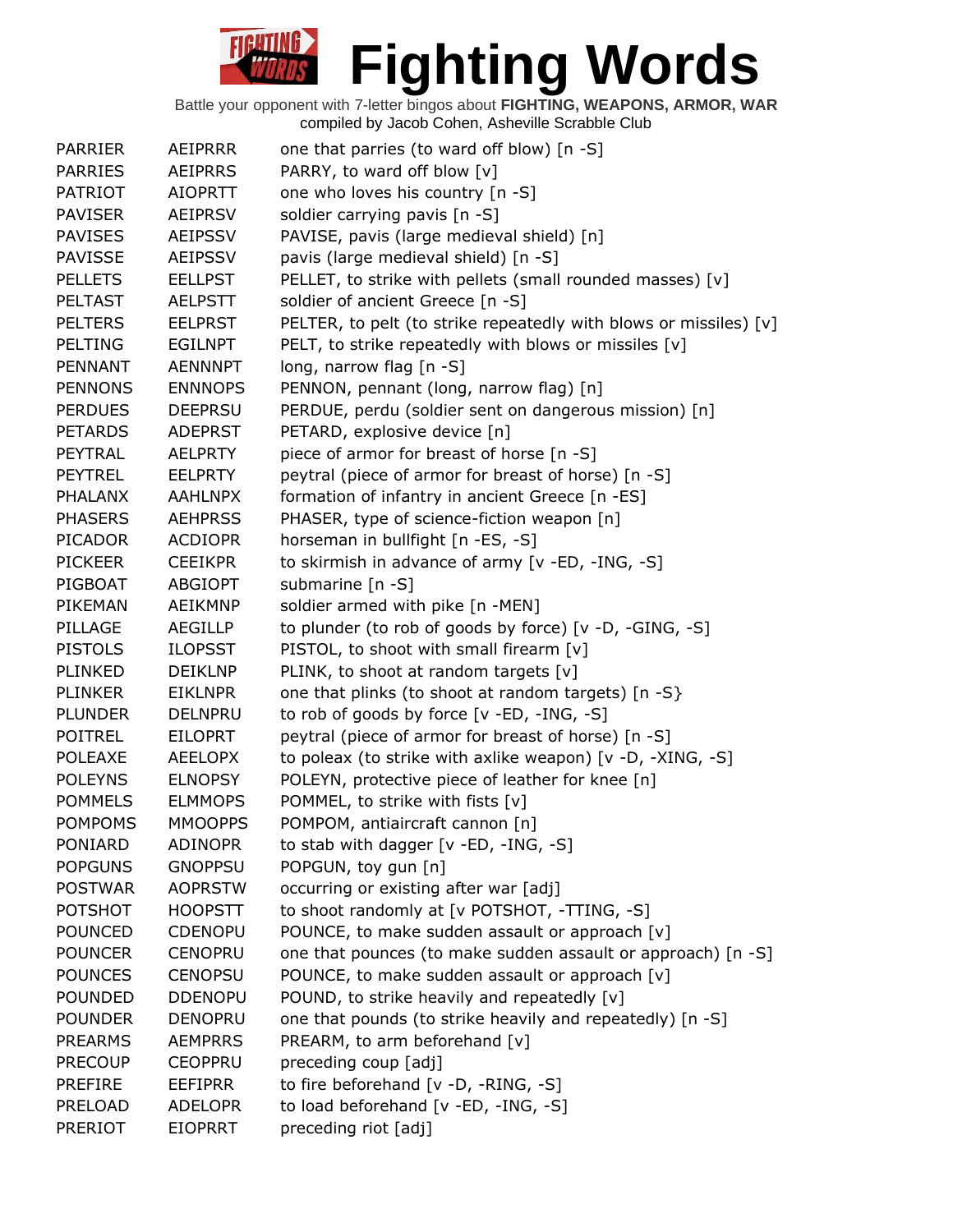| PREVAIL        | AEILPRV        | to triumph (to be victorious) [v -ED, -ING, -S]                                    |
|----------------|----------------|------------------------------------------------------------------------------------|
| <b>PRIVATE</b> | AEIPRTV        | soldier of lower rank [n -S]                                                       |
| <b>PROPJET</b> | <b>EJOPPRT</b> | type of airplane (winged aircraft propelled by jet engines or propellers) [n -S]   |
| <b>PROTECT</b> | <b>CEOPRTT</b> | to keep from harm, attack, or injury [v -ED, -ING, -S]                             |
| <b>PSYWARS</b> | <b>APRSSWY</b> | PSYWAR, psychological warfare [n]                                                  |
| <b>PULLOUT</b> | <b>LLOPTUU</b> | withdrawal [n -S]                                                                  |
| <b>PURSUED</b> | <b>DEPRSUU</b> | PURSUE, to follow in order to overtake or capture [v]                              |
| <b>PURSUER</b> | <b>EPRRSUU</b> | one that pursues (to follow in order to overtake or capture) [n -S]                |
| <b>PURSUES</b> | <b>EPRSSUU</b> | PURSUE, to follow in order to overtake or capture [v]                              |
| <b>PURSUIT</b> | <b>IPRSTUU</b> | act of pursuing (to follow in order to overtake or capture) [n -S]                 |
| <b>PUSHFUL</b> | <b>FHLPSUU</b> | pushy (offensively aggressive) [adj]                                               |
| <b>PUSHIER</b> | <b>EHIPRSU</b> | PUSHY, offensively aggressive [adj]                                                |
| <b>PUSHILY</b> | <b>HILPSUY</b> | in pushy (offensively aggressive) manner [adv]                                     |
| <b>PUTTEES</b> | <b>EEPSTTU</b> | PUTTEE, strip of cloth wound around leg [n]                                        |
| <b>PUTTIES</b> | <b>EIPSTTU</b> | PUTTIE, puttee (strip of cloth wound around leg) [n]                               |
|                |                | Q <sub>7s</sub>                                                                    |
|                |                | <b>R</b> 7s                                                                        |
| <b>RAGEFUL</b> | <b>AEFGLRU</b> | full of violent anger [adj]                                                        |
| RAIDERS        | ADEIRRS        | RAIDER, one that raids (to make sudden assault on) [n]                             |
| RAIDING        | ADGIINR        | RAID, to make sudden assault on $[v]$                                              |
| <b>RAMMERS</b> | <b>AEMMRRS</b> | RAMMER, one that rams (to strike with great force) [n]                             |
| <b>RAMMING</b> | <b>AGIMMNR</b> | RAM, to strike with great force $[v]$                                              |
| <b>RAMPART</b> | <b>AAMPRRT</b> | to furnish with fortifying embankment [v -ED, -ING, -S]                            |
| <b>RAMRODS</b> | <b>ADMORRS</b> | RAMROD, to supervise [v]                                                           |
| <b>RANKERS</b> | <b>AEKNRRS</b> | RANKER, enlisted soldier [n]                                                       |
| <b>RANKING</b> | <b>AGIKNNR</b> | listing of ranked individuals [n -S] / RANK, to determine relative position of [v] |
| <b>RANSACK</b> | <b>AACKNRS</b> | to search thoroughly [v -ED, -ING, -S]                                             |
| <b>RAPIERS</b> | <b>AEIPRRS</b> | RAPIER, long, slender sword [n]                                                    |
| <b>RAPINES</b> | <b>AEINPRS</b> | RAPINE, taking of property by force [n]                                            |
| <b>RASSLED</b> | <b>ADELRSS</b> | RASSLE, to wrestle (to engage in type of hand-to-hand contest) [v]                 |
| <b>RASSLER</b> | <b>AELRRSS</b> | wrestler (one that wrestles (to engage in type of hand-to-hand contest)) [n -S]    |
| <b>RASSLES</b> | <b>AELRSSS</b> | RASSLE, to wrestle (to engage in type of hand-to-hand contest) [v]                 |
| <b>RAVAGED</b> | <b>AADEGRV</b> | RAVAGE, to destroy (to damage beyond repair or renewal) [v]                        |
| <b>RAVAGER</b> | AAEGRRV        | one that ravages (to destroy (to damage beyond repair or renewal)) [n -S]          |
| <b>RAVAGES</b> | AAEGRSV        | RAVAGE, to destroy (to damage beyond repair or renewal) [v]                        |
| <b>RAVELIN</b> | AEILNRV        | type of fortification [n -S]                                                       |
| RAWHIDE        | ADEHIRW        | to beat with type of whip $[v -D, -DING, -S]$                                      |
| <b>RAZZIAS</b> | AAIRSZZ        | RAZZIA, hostile raid by Moors [n]                                                  |
| <b>REARMED</b> | <b>ADEEMRR</b> | REARM, ARM, to supply with weapons [v]                                             |
| <b>REAVERS</b> | <b>AEERRSV</b> | REAVER, one that reaves (to plunder (to rob of goods by force)) [n]                |
| <b>REAVING</b> | AEGINRV        | REAVE, to plunder (to rob of goods by force) [v]                                   |
| <b>RECRUIT</b> | <b>CEIRRTU</b> | to engage for military service [v -ED, -ING, -S]                                   |
| <b>REDCOAT</b> | <b>ACDEORT</b> | British soldier during American Revolution [n -S]                                  |
| <b>REEQUIP</b> | EEIPQRU        | to equip again [v -PPED, -PPING, -S]                                               |
| <b>REFENCE</b> | <b>CEEEFNR</b> | to fence again $[v -D, -CING, -S]$                                                 |
| <b>REFIGHT</b> | EFGHIRT        | FIGHT, to attempt to defeat adversary [v -FOUGHT, -ING, -S]                        |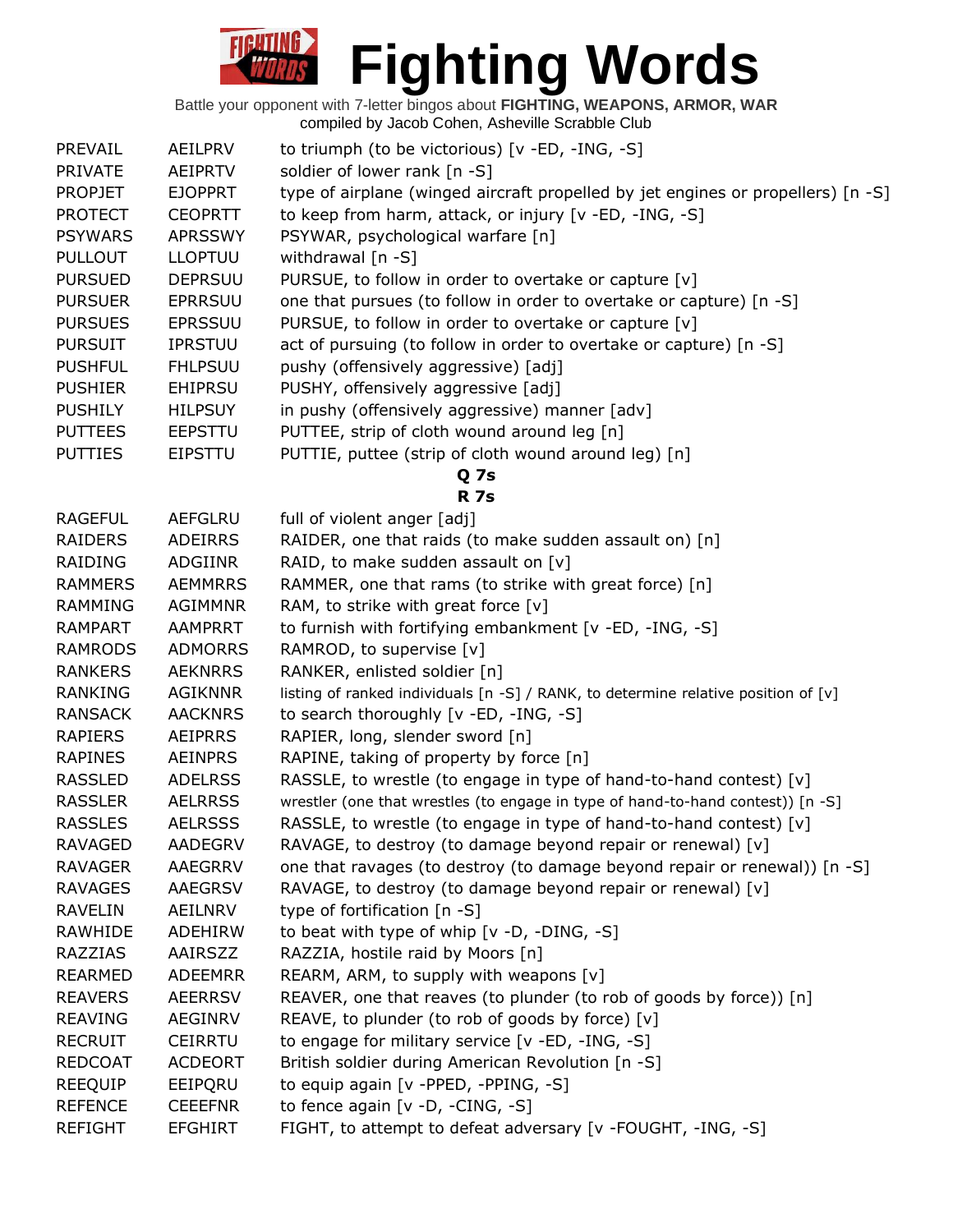| <b>REFIRED</b> | <b>DEEFIRR</b> | REFIRE, FIRE, to project by discharging from gun [v]                                      |
|----------------|----------------|-------------------------------------------------------------------------------------------|
| <b>REFIRES</b> | <b>EEFIRRS</b> | REFIRE, FIRE, to project by discharging from gun [v]                                      |
| <b>REIVERS</b> | <b>EEIRRSV</b> | REIVER, one that reives (to plunder (to rob of goods by force)) [n]                       |
| <b>REIVING</b> | EGIINRV        | act or instance of plundering [n -S] / REIVE, to plunder (to rob of goods by force) [v]   |
| <b>RELEASE</b> | <b>AEEELRS</b> | to set free [v -D, -SING, -S]                                                             |
| <b>REMOUNT</b> | <b>EMNORTU</b> | to mount again [v -ED, -ING, -S]                                                          |
| <b>REPRISE</b> | <b>EEIPRRS</b> | to take back by force [v -D, -SING, -S]                                                   |
| <b>REPUGNS</b> | <b>EGNPRSU</b> | REPUGN, to oppose (to be in contention or conflict with) [v]                              |
| <b>RESEIZE</b> | <b>EEEIRSZ</b> | to seize again [v -D, -ZING, -S]                                                          |
| <b>RESHOOT</b> | <b>EHOORST</b> | SHOOT, to hit, wound, or kill with missile discharged from weapon [v -HOT, -ING, -S]      |
| <b>RESISTS</b> | <b>EIRSSST</b> | RESIST, to strive against [v]                                                             |
| <b>RESURGE</b> | <b>EEGRRSU</b> | to rise again $[v -D, -GING, -S]$                                                         |
| <b>RETAKEN</b> | AEEKNRT        | RETAKE, to take back [v]                                                                  |
| <b>RETAKER</b> | <b>AEEKRRT</b> | one that retakes (to take back) [n -S]                                                    |
| <b>RETAKES</b> | <b>AEEKRST</b> | RETAKE, to take back [v]                                                                  |
| <b>REVENGE</b> | <b>EEEGNRV</b> | to inflict injury in return for [v -D, -GING, -S]                                         |
| <b>REVOLTS</b> | <b>ELORSTV</b> | REVOLT, to rise up against authority [v]                                                  |
| <b>RIFLERS</b> | <b>EFILRRS</b> | RIFLER, one that rifles (to search through and rob) [n]                                   |
| <b>RIFLERY</b> | EFILRRY        | practice of shooting at targets with rifle [n -RIES]                                      |
| <b>RIFLING</b> | <b>FGIILNR</b> | system of grooves in gun barrel [n -S] / RIFLE, to search through and rob [v]             |
| <b>RIKISHI</b> | <b>HIIIKRS</b> | sumo wrestler [n RIKISHI]                                                                 |
| <b>RIMFIRE</b> | <b>EFIIMRR</b> | cartridge having primer set in rim of shell [n -S]                                        |
| <b>RIPCORD</b> | <b>CDIOPRR</b> | cord pulled to release parachute [n -S]                                                   |
| <b>RIPOSTE</b> | <b>EIOPRST</b> |                                                                                           |
|                |                | to make return thrust in fencing [v -D, -TING, -S]                                        |
| <b>RIPOSTS</b> | <b>IOPRSST</b> | RIPOST, to riposte (to make return thrust in fencing) [v]                                 |
| <b>RITTERS</b> | <b>EIRRSTT</b> | RITTER, knight [n]                                                                        |
| RIVALED        | ADEILRV        | RIVAL, to strive to equal or surpass $[v]$                                                |
| <b>RIVALRY</b> | <b>AILRRVY</b> | competition [n -RIES]                                                                     |
| <b>ROCKETS</b> | <b>CEKORST</b> | ROCKET, to convey by means of rocket (device propelled by reaction of escaping gases) [v] |
| <b>ROCKOON</b> | <b>CKNOOOR</b> | small rocket [n -S]                                                                       |
| <b>ROSCOES</b> | <b>CEOORSS</b> | ROSCOE, pistol [n]                                                                        |
| <b>ROUSTED</b> | <b>DEORSTU</b> | ROUST, to arouse and drive out [v]                                                        |
| <b>ROUTING</b> | <b>GINORTU</b> | ROUT, to defeat overwhelmingly [v]                                                        |
| <b>RUINATE</b> | AEINRTU        | to ruin (to destroy (to damage beyond repair or renewal)) [v -D, -TING, -S]               |
| <b>RUINERS</b> | <b>EINRRSU</b> | RUINER, one that ruins (to destroy (to damage beyond repair or renewal)) [n]              |
| <b>RUINING</b> | GIINNRU        | RUIN, to destroy (to damage beyond repair or renewal) [v]                                 |
| <b>RUNWAYS</b> | <b>ANRSUWY</b> | RUNWAY, landing and takeoff strip for aircraft [n]                                        |
|                |                | S <sub>7s</sub>                                                                           |
| <b>SABATON</b> | <b>AABNOST</b> | piece of armor for foot [n -S]                                                            |
| SABERED        | <b>ABDEERS</b> | SABER, to strike with saber (type of sword) [v]                                           |
| <b>SABRING</b> | <b>ABGINRS</b> | SABRE, to saber (to strike with saber (type of sword)) [v]                                |
| <b>SAILORS</b> | <b>AILORSS</b> | SAILOR, member of ship's crew [n]                                                         |
| <b>SALIENT</b> | AEILNST        | part of fortification projecting closest to enemy [n -S]                                  |
| <b>SALLETS</b> | <b>AELLSST</b> | SALLET, light medieval helmet [n]                                                         |
| <b>SALUTED</b> | <b>ADELSTU</b> | SALUTE, to greet with sign of welcome or respect [v]                                      |
| <b>SALUTER</b> | <b>AELRSTU</b> | one that salutes (to greet with sign of welcome or respect) [n -S]                        |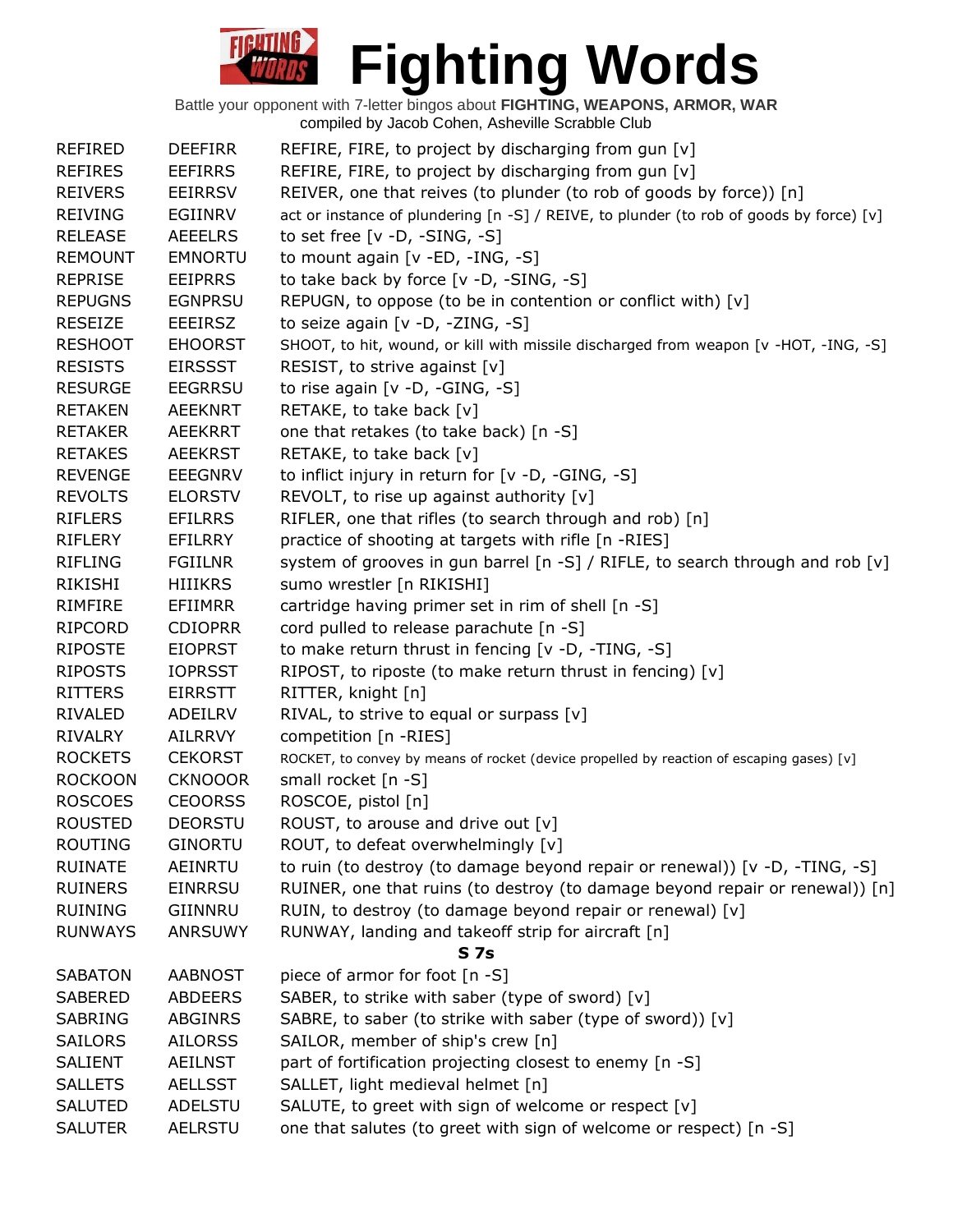| <b>SALUTES</b> | <b>AELSSTU</b> | SALUTE, to greet with sign of welcome or respect [v]                                |
|----------------|----------------|-------------------------------------------------------------------------------------|
| SALVOED        | <b>ADELOSV</b> | SALVO, to discharge firearms simultaneously [v]                                     |
| <b>SALVOES</b> | <b>AELOSSV</b> | SALVO, to discharge firearms simultaneously [v]                                     |
| <b>SAMURAI</b> | AAIMRSU        | Japanese warrior [n -S]                                                             |
| <b>SANGARS</b> | <b>AAGNRSS</b> | SANGAR, temporary fortification for two or three men [n]                            |
| <b>SANGERS</b> | <b>AEGNRSS</b> | SANGER, sangar (temporary fortification for two or three men) [n]                   |
| <b>SAPPERS</b> | <b>AEPPRSS</b> | SAPPER, military engineer [n]                                                       |
| <b>SAVAGED</b> | AADEGSV        | SAVAGE, to attack or treat brutally [v]                                             |
| <b>SAVAGER</b> | <b>AAEGRSV</b> | SAVAGE, fierce (violently hostile or aggressive) [adj]                              |
| <b>SAVAGES</b> | <b>AAEGSSV</b> | SAVAGE, to attack or treat brutally [v]                                             |
| <b>SAVATES</b> | <b>AAESSTV</b> | SAVATE, pugilistic sport [n]                                                        |
| <b>SCALADE</b> | <b>AACDELS</b> | act of scaling walls of fortification [n -S]                                        |
| <b>SCALADO</b> | <b>AACDLOS</b> | scalade (act of scaling walls of fortification) [n -S]                              |
| <b>SCALPED</b> | <b>ACDELPS</b> | SCALP, to remove upper part from [v]                                                |
| <b>SCALPER</b> | <b>ACELPRS</b> | one that scalps (to remove upper part from) [n -S]                                  |
| <b>SCAPING</b> | <b>ACGINPS</b> | SCAPE, to escape (to get away) [v]                                                  |
| <b>SCOUTED</b> | <b>CDEOSTU</b> | SCOUT, to observe for purpose of obtaining information [v]                          |
| <b>SCOUTER</b> | <b>CEORSTU</b> | one that scouts (to observe for purpose of obtaining information) [n -S]            |
| <b>SCRAPPY</b> | <b>ACPPRSY</b> | marked by fighting spirit [adj -PPIER, -PPIEST]                                     |
| <b>SCUFFLE</b> | <b>CEFFLSU</b> | to struggle in rough, confused manner [v -D, -LING, -S]                             |
| <b>SCUPPER</b> | <b>CEPPRSU</b> | to ambush (to attack from concealed place) [v -ED, -ING, -S]                        |
| <b>SCUTAGE</b> | <b>ACEGSTU</b> | tax exacted by feudal lord in lieu of military service [n -S]                       |
| <b>SEABAGS</b> | <b>AABEGSS</b> | SEABAG, bag used by sailor [n]                                                      |
| <b>SEALIFT</b> | <b>AEFILST</b> | to transport (military personnel and equipment) by ship [v -ED, -ING, -S]           |
| <b>SECEDED</b> | <b>CDDEEES</b> | SECEDE, to withdraw formally from alliance or association [v]                       |
| <b>SECEDER</b> | <b>CDEEERS</b> | one that secedes (to withdraw formally from alliance or association) [n -S]         |
| <b>SECEDES</b> | <b>CDEEESS</b> | SECEDE, to withdraw formally from alliance or association [v]                       |
| <b>SECONDE</b> | <b>CDEENOS</b> | position in fencing [n -S]                                                          |
| <b>SENSEIS</b> | <b>EEINSSS</b> | SENSEI, teacher of Japanese martial arts [n]                                        |
| <b>SEPTIME</b> | <b>EEIMPST</b> | position in fencing [n -S]                                                          |
| <b>SETBACK</b> | <b>ABCEKST</b> | defeat [n -S]                                                                       |
| <b>SHACKLE</b> | <b>ACEHKLS</b> | to confine with metal fastenings placed around wrists or ankles [v -D, -LING, -S]   |
| <b>SHACKOS</b> | <b>ACHKOSS</b> | SHACKO, shako (type of military hat) [n]                                            |
| <b>SHAKOES</b> | <b>AEHKOSS</b> | SHAKO, type of military hat [n]                                                     |
| <b>SHIELDS</b> | <b>DEHILSS</b> | SHIELD, to provide with protective cover or shelter [v]                             |
| <b>SHILLED</b> | <b>DEHILLS</b> | SHILL, to act as decoy [v]                                                          |
| <b>SHIPMAN</b> | <b>AHIMNPS</b> | sailor (member of ship's crew) [n -MEN]                                             |
| <b>SHOGUNS</b> | <b>GHNOSSU</b> | SHOGUN, former military leader of Japan [n]                                         |
| <b>SHOOTER</b> | <b>EHOORST</b> | one that shoots (to hit, wound, or kill with missile discharged from weapon) [n -S] |
| <b>SHOTGUN</b> | <b>GHNOSTU</b> | to shoot with type of gun [v -NNED, -NNING, -S]                                     |
| <b>SHOTTED</b> | <b>DEHOSTT</b> | SHOT, to load with shot (small lead or steel pellets) [v]                           |
| <b>SICCING</b> | <b>CCGIINS</b> | SIC, to urge to attack [v]                                                          |
| <b>SICKING</b> | <b>CGIIKNS</b> | SICK, to sic (to urge to attack) [v]                                                |
| <b>SIDEARM</b> | <b>ADEIMRS</b> | weapon worn at side [n -S]                                                          |
| <b>SIEGING</b> | <b>EGGIINS</b> | SIEGE, to attempt to capture or gain [v]                                            |
| <b>SIMITAR</b> | AIIMRST        | scimitar (curved sword used by Arabs and Turks) [n -S]                              |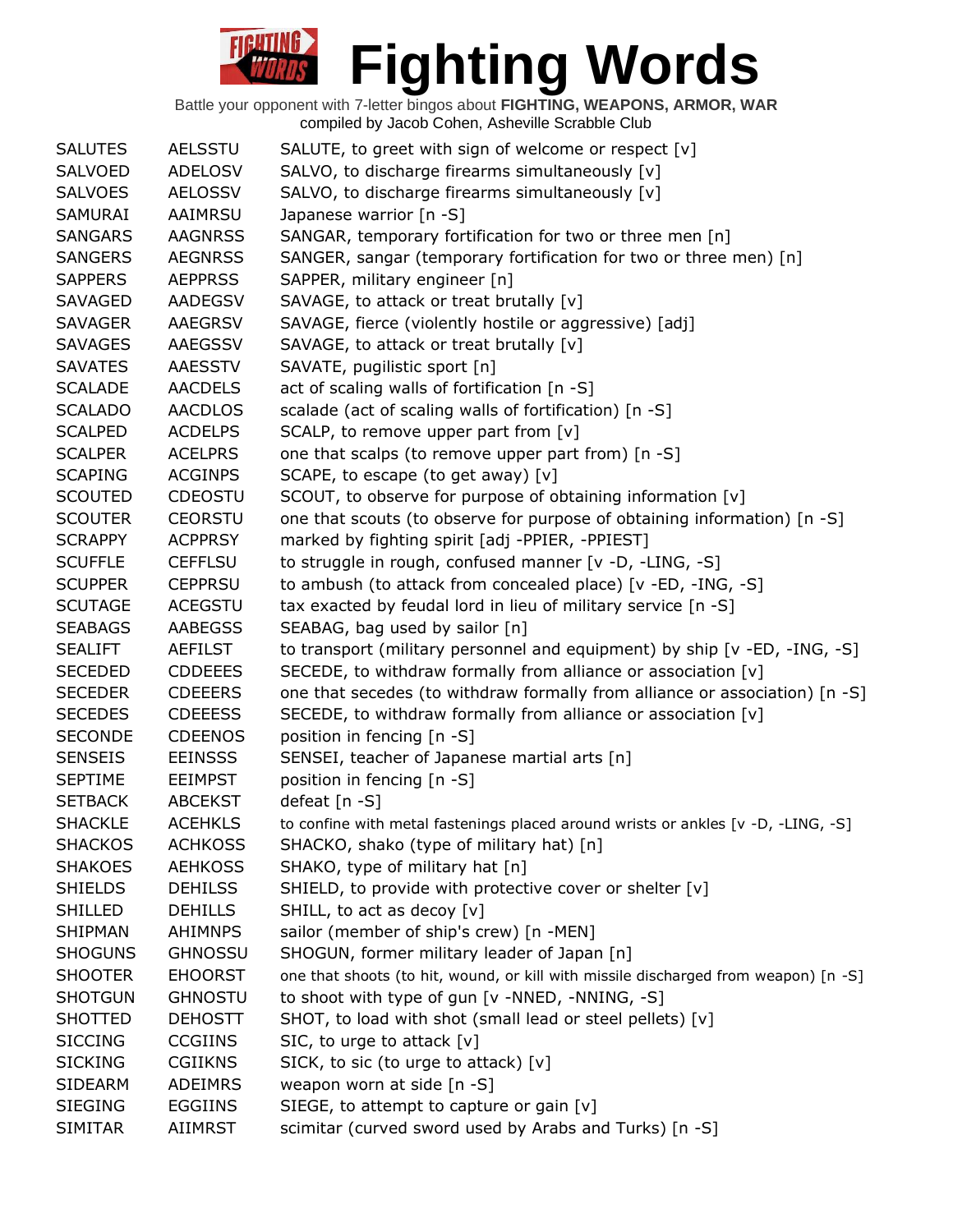| <b>SITREPS</b> | <b>EIPRSST</b> | SITREP, report on current military situation [n]                                                 |
|----------------|----------------|--------------------------------------------------------------------------------------------------|
| <b>SJAMBOK</b> | <b>ABJKMOS</b> | to strike with whip used in South Africa [v -ED, -ING, -S]                                       |
| <b>SKIPPER</b> | <b>EIKPPRS</b> | to act as master or captain of [v -ED, -ING, -S]                                                 |
| <b>SKYJACK</b> | <b>ACJKKSY</b> | to hijack airplane [v -ED, -ING, -S]                                                             |
| <b>SLAYERS</b> | <b>AELRSSY</b> | SLAYER, one that slays (to kill violently) [n]                                                   |
| <b>SLAYING</b> | <b>AGILNSY</b> | act or instance of killing [n -S] / SLAY, to kill violently [v]                                  |
| <b>SLINGER</b> | <b>EGILNRS</b> | one that slings (to throw with sudden motion) [n -S]                                             |
| <b>SLUGGED</b> | <b>DEGGLSU</b> | SLUG, to strike heavily [v]                                                                      |
| <b>SLUGGER</b> | <b>EGGLRSU</b> | one that slugs (to strike heavily) [n -S]                                                        |
| SMITERS        | <b>EIMRSST</b> | SMITER, one that smites (to strike heavily) [n]                                                  |
| <b>SMITING</b> | <b>GIIMNST</b> | SMITE, to strike heavily [v]                                                                     |
| SMITTEN        | <b>EIMNSTT</b> | SMITE, to strike heavily [v]                                                                     |
| SNIPERS        | <b>EINPRSS</b> | SNIPER, one that snipes (to shoot at individuals from concealed place) [n]                       |
| <b>SNIPING</b> | <b>GIINNPS</b> | act of one that snipes [n -S] / SNIPE, to shoot at individuals from concealed place [v]          |
| <b>SOCKING</b> | <b>CGIKNOS</b> | SOCK, to strike forcefully [v]                                                                   |
| <b>SOLDIER</b> | <b>DEILORS</b> | to perform military service [v -ED, -ING, -S]                                                    |
| <b>SOLERET</b> | <b>EELORST</b> | solleret (sabaton (piece of armor for foot)) [n -S]                                              |
| <b>SORNERS</b> | <b>ENORRSS</b> | SORNER, one that sorns (to force oneself on others for food and lodging) [n]                     |
| SORNING        | <b>GINNORS</b> | SORN, to force oneself on others for food and lodging [v]                                        |
| <b>SORTIED</b> | <b>DEIORST</b> | SORTIE, to attack suddenly from defensive position [v]                                           |
| <b>SORTIES</b> | <b>EIORSST</b> | SORTIE, to attack suddenly from defensive position [v]                                           |
| <b>SPAHEES</b> | <b>AEEHPSS</b> | SPAHEE, spahi (Turkish cavalryman) [n]                                                           |
| <b>SPATTED</b> | <b>ADEPSTT</b> | SPAT, to strike lightly [v]                                                                      |
| <b>SPEARED</b> | <b>ADEEPRS</b> | SPEAR, to pierce with spear (long, pointed weapon) [v]                                           |
| <b>SPEARER</b> | <b>AEEPRRS</b> | one that spears (to pierce with spear (long, pointed weapon)) [n -S]                             |
| SQUADDY        | ADDQSUY        | squaddie (military recruit) [n -DDIES]                                                           |
| <b>STABBED</b> | <b>ABBDEST</b> | STAB, to pierce with pointed weapon [v]                                                          |
| <b>STABBER</b> | <b>ABBERST</b> | one that stabs (to pierce with pointed weapon) [n -S]                                            |
| <b>STALAGS</b> | AAGLSST        | STALAG, German prisoner-of-war camp [n]                                                          |
| <b>STANING</b> | <b>AGINNST</b> | STANE, to stone (to pelt with stones (pieces of concreted earthy or mineral matter)) [v]         |
| <b>STICKUP</b> | <b>CIKPSTU</b> | robbery at gunpoint [n -S]                                                                       |
| <b>STOBBED</b> | <b>BBDEOST</b> | STOB, to stab (to pierce with pointed weapon) [v]                                                |
| <b>STONERS</b> | <b>ENORSST</b> | STONER, one that stones (to pelt with stones (pieces of concreted earthy or mineral matter)) [n] |
| <b>STONING</b> | <b>GINNOST</b> | STONE, to pelt with stones (pieces of concreted earthy or mineral matter) [v]                    |
| <b>STONKED</b> | <b>DEKNOST</b> | STONK, to bombard with artillery fire [v]                                                        |
| <b>STRAFED</b> | <b>ADEFRST</b> | STRAFE, to attack with machine-gun fire from airplane [v]                                        |
| <b>STRAFER</b> | <b>AEFRRST</b> | one that strafes (to attack with machine-gun fire from airplane) [n -S]                          |
| <b>STRAFES</b> | <b>AEFRSST</b> | STRAFE, to attack with machine-gun fire from airplane [v]                                        |
| <b>STRIFES</b> | <b>EFIRSST</b> | STRIFE, bitter conflict or dissension [n]                                                        |
| <b>STROYED</b> | <b>DEORSTY</b> | STROY, to destroy (to damage beyond repair or renewal) [v]                                       |
| <b>STROYER</b> | <b>EORRSTY</b> | one that stroys (to destroy (to damage beyond repair or renewal)) [n -S]                         |
| <b>SUBCODE</b> | <b>BCDEOSU</b> | subdivision of code [n -S]                                                                       |
| <b>SUBMISS</b> | <b>BIMSSSU</b> | inclined to submit [adj]                                                                         |
| <b>SUBMITS</b> | <b>BIMSSTU</b> | SUBMIT, to yield to power of another [v]                                                         |
| <b>SUCCUMB</b> | <b>BCCMSUU</b> | to yield to superior force [v -ED, -ING, -S]                                                     |
| <b>SUMOIST</b> | <b>IMOSSTU</b> | sumo wrestler [n -S]                                                                             |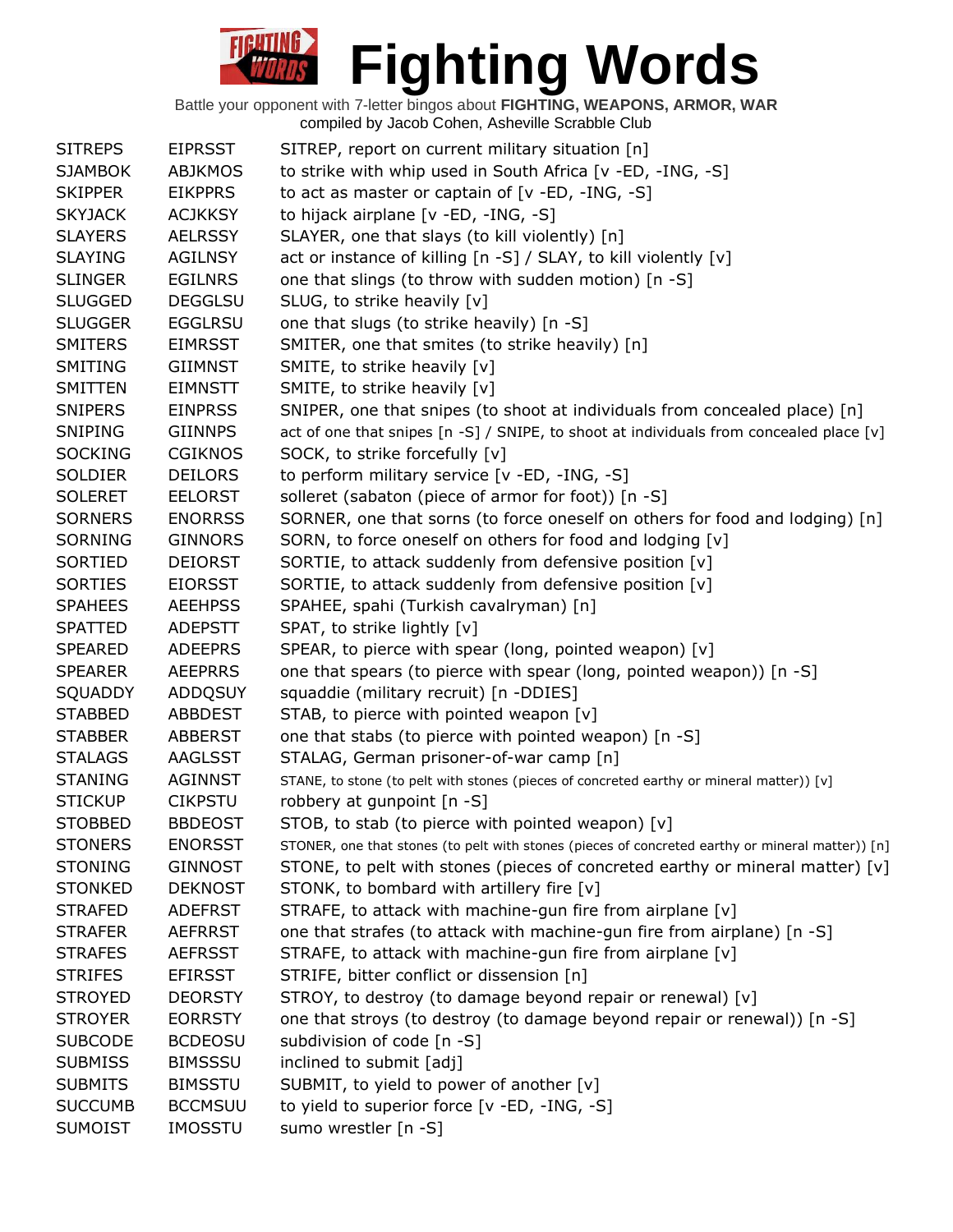| <b>SUTLERS</b> | <b>ELRSSTU</b> | SUTLER, one that peddles goods to soldiers [n]                                   |
|----------------|----------------|----------------------------------------------------------------------------------|
| <b>SWABBIE</b> | ABBEISW        | sailor (member of ship's crew) [n -S]                                            |
| SWINGED        | <b>DEGINSW</b> | SWINGE, to flog (to beat with whip or rod) [v]                                   |
| <b>SWINGES</b> | <b>EGINSSW</b> | SWINGE, to flog (to beat with whip or rod) [v]                                   |
| <b>SWIPERS</b> | <b>EIPRSSW</b> | SWIPER, one that swipes (to strike with sweeping blow) [n]                       |
| SWIPING        | <b>GIINPSW</b> | SWIPE, to strike with sweeping blow [v]                                          |
|                |                | <b>T7s</b>                                                                       |
| <b>TACTICS</b> | <b>ACCISTT</b> | TACTIC, maneuver for gaining objective [n]                                       |
| <b>TAKINGS</b> | <b>AGIKNST</b> | TAKING, seizure (act of seizing (to take hold of suddenly and forcibly)) [n]     |
| <b>TAMPION</b> | <b>AIMNOPT</b> | plug for muzzle of cannon [n -S]                                                 |
| <b>TANKERS</b> | <b>AEKNRST</b> | TANKER, ship designed to transport liquids [n]                                   |
| <b>TARMACS</b> | <b>AACMRST</b> | TARMAC, to cause (aircraft) to sit on taxiway [v]                                |
| <b>TASSETS</b> | <b>AESSSTT</b> | TASSET, piece of plate armor for upper thigh [n]                                 |
| <b>TAWSING</b> | <b>AGINSTW</b> | TAWSE, to flog (to beat with whip or rod) [v]                                    |
| <b>TELEMAN</b> | <b>AEELMNT</b> | naval officer [n -MEN]                                                           |
| <b>TENAILS</b> | <b>AEILNST</b> | TENAIL, tenaille (outer defense) [n]                                             |
| <b>TERMERS</b> | <b>EEMRRST</b> | TERMER, prisoner serving specified sentence [n]                                  |
| <b>THEGNLY</b> | <b>EGHLNTY</b> | THEGN, thane (man holding land by military service in Anglo-Saxon England) [adj] |
| <b>THONGED</b> | <b>DEGHNOT</b> | THONG, to flog with whip [v]                                                     |
| <b>THREATS</b> | <b>AEHRSTT</b> | THREAT, to threaten (to be source of danger to) [v]                              |
| <b>THRUSTS</b> | <b>HRSSTTU</b> | THRUST, to push forcibly [v]                                                     |
| <b>THWARTS</b> | <b>AHRSTTW</b> | THWART, to prevent accomplishment of $[v]$                                       |
| <b>TIFFING</b> | <b>FFGIINT</b> | TIFF, to have petty quarrel [v]                                                  |
| <b>TOLEDOS</b> | <b>DELOOST</b> | TOLEDO, finely tempered sword [n]                                                |
| <b>TOMPION</b> |                |                                                                                  |
|                | <b>IMNOOPT</b> | tampion (plug for muzzle of cannon) [n -S]                                       |
| <b>TONLETS</b> | <b>ELNOSTT</b> | TONLET, skirt of plate armor [n]                                                 |
| <b>TOPKICK</b> | <b>CIKKOPT</b> | first sergeant [n -S]                                                            |
| <b>TOREROS</b> | <b>EOORRST</b> | TORERO, bullfighter [n]                                                          |
| <b>TORMENT</b> | <b>EMNORTT</b> | to inflict with great bodily or mental suffering [v -ED, -ING, -S]               |
| <b>TORPEDO</b> | <b>DEOOPRT</b> | to damage or sink with underwater missile [v -ED, -ING, -ES or -S]               |
| <b>TORTURE</b> | <b>EORRTTU</b> | to subject to severe physical pain [v -D, -RING, -S]                             |
| <b>TRIDENT</b> | <b>DEINRTT</b> | spear having three prongs $[n - S]$                                              |
| <b>TRIREME</b> | <b>EEIMRRT</b> | ancient Greek or Roman warship [n -S]                                            |
| <b>TROOPED</b> | <b>DEOOPRT</b> | TROOP, to move or gather in crowds [v]                                           |
| <b>TROOPER</b> | <b>EOOPRRT</b> | cavalryman [n -S]                                                                |
| <b>TROTYLS</b> | <b>LORSTTY</b> | TROTYL, explosive [n]                                                            |
| <b>TROUNCE</b> | <b>CENORTU</b> | to beat severely [v, -D, -CING, -S]                                              |
| <b>TRUCING</b> | <b>CGINRTU</b> | TRUCE, to suspend hostilities by mutual agreement [v]                            |
| <b>TRUTHER</b> | <b>EHRRTTU</b> | type of conspiracy theorist [n -S]                                               |
| <b>TUCHUNS</b> | <b>CHNSTUU</b> | TUCHUN, Chinese military governor [n]                                            |
| <b>TUILLES</b> | <b>EILLSTU</b> | TUILLE, tasset (piece of plate armor for upper thigh) [n]                        |
| <b>TURRETS</b> | <b>ERRSTTU</b> | TURRET, small tower [n]                                                          |
| <b>TUSSLED</b> | <b>DELSSTU</b> | TUSSLE, to struggle (to make strenuous efforts against opposition) [v]           |
| <b>TUSSLES</b> | <b>ELSSSTU</b> | TUSSLE, to struggle (to make strenuous efforts against opposition) [v]           |
| <b>TWIBILL</b> | <b>BIILLTW</b> | twibil (battle-ax with two cutting edges) [n -S]                                 |
| <b>TWIBILS</b> | <b>BIILSTW</b> | TWIBIL, battle-ax with two cutting edges [n]                                     |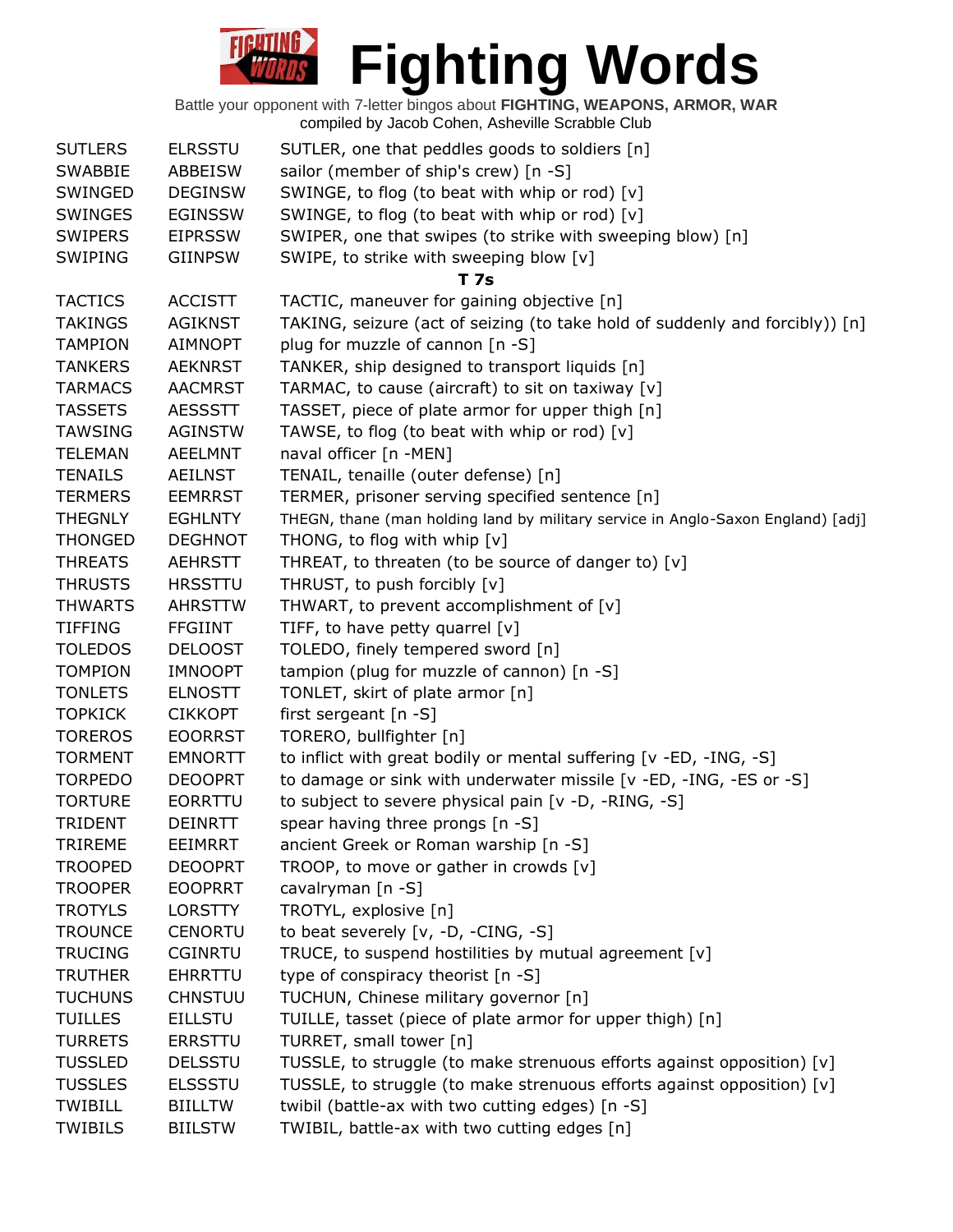

| <b>TWINJET</b> | <b>EIJNTTW</b>                   | aircraft with two jet engines [n -S]                                        |
|----------------|----------------------------------|-----------------------------------------------------------------------------|
| <b>UMBONAL</b> | ABLMNOU                          | <b>U</b> 7s<br>UMBO, rounded elevation at center of shield [adj]            |
| <b>UMBONES</b> | <b>BEMNOSU</b>                   | UMBO, rounded elevation at center of shield [n]                             |
| <b>UMBONIC</b> | <b>BCIMNOU</b>                   | UMBO, rounded elevation at center of shield [adj]                           |
| <b>UNAIMED</b> | ADEIMNU                          | not aimed (to direct toward specified object or goal) [adj]                 |
| <b>UNARMED</b> | ADEMNRU                          | UNARM, to disarm (to deprive of weapons) [v]                                |
| <b>UNCEDED</b> | <b>CDDEENU</b>                   | not ceded (to yield (to give up)) [adj]                                     |
| <b>UNCOCKS</b> | <b>CCKNOSU</b>                   | UNCOCK, to remove from cocked position [v]                                  |
| <b>UNFIRED</b> | <b>DEFINRU</b>                   | FIRED, FIRE, to project by discharging from gun [adj]                       |
| <b>UNGUARD</b> | ADGNRUU                          | to leave unprotected [v -ED, -ING, -S]                                      |
|                |                                  |                                                                             |
| <b>UNHELMS</b> | <b>EHLMNSU</b>                   | UNHELM, to remove helmet of [v]                                             |
| <b>UNSLING</b> | <b>GILNNSU</b>                   | to remove from slung position [v -LUNG, -ING, -S]                           |
| <b>UPSHOOT</b> | <b>HOOPSTU</b>                   | to shoot upward [v UPSHOT, -ING, -S]                                        |
| <b>VALLUMS</b> | <b>ALLMSUV</b>                   | <b>V</b> 7s<br>VALLUM, defensive wall of earth and stone [n]                |
| <b>VANDALS</b> | <b>AADLNSV</b>                   | VANDAL, one who willfully destroys or defaces property [n]                  |
| VANTAGE        |                                  |                                                                             |
|                | <b>AAEGNTV</b><br><b>DEEETTV</b> | superiority over competitor [n -S]                                          |
| <b>VEDETTE</b> |                                  | small boat used for scouting [n -S]                                         |
| <b>VELITES</b> | <b>EEILSTV</b>                   | foot soldiers of ancient Rome [n]                                           |
| <b>VENTAIL</b> | <b>AEILNTV</b>                   | adjustable front of medieval helmet [n -S]                                  |
| <b>VETERAN</b> | <b>AEENRTV</b>                   | former member of armed forces [n -S]                                        |
| <b>VICIOUS</b> | <b>CIIOSUV</b>                   | dangerously aggressive [adj]                                                |
| <b>VICTORS</b> | <b>CIORSTV</b>                   | VICTOR, one who defeats adversary (opponent (one that opposes another)) [n] |
| <b>VICTORY</b> | <b>CIORTVY</b>                   | successful outcome in contest or struggle [n -RIES]                         |
| <b>VIDETTE</b> | <b>DEEITTV</b>                   | vedette (small boat used for scouting) [n -S]                               |
| <b>VIFFING</b> | <b>FFGIINV</b>                   | VIFF, to change direction abruptly of vertical take-off aircraft [v]        |
| <b>VIOLENT</b> | <b>EILNOTV</b>                   | marked by intense physical force or roughness [adj]                         |
| <b>VULNING</b> | <b>GILNNUV</b>                   | VULN, to wound (to inflict injury upon) [v]                                 |
| <b>VYINGLY</b> | <b>GILNVYY</b>                   | in vying manner [adv]                                                       |
| WARBIRD        | ABDIRRW                          | <b>W</b> 7s<br>vintage military aircraft [n -S]                             |
| <b>WARDERS</b> | <b>ADERRSW</b>                   | WARDER, person who guards something [n]                                     |
| <b>WARFARE</b> | AAEFRRW                          | act of engaging in war [n -S]                                               |
| WARGAME        | AAEGMRW                          | to engage in simulated military conflicts [v -D, -MING, -S]                 |
| <b>WARHEAD</b> | <b>AADEHRW</b>                   | front part of missile containing explosive [n -S]                           |
| WARIEST        | AEIRSTW                          | WARY, watchful (closely observant or alert) [adj]                           |
| WARISON        | <b>AINORSW</b>                   | call to attack [n -S]                                                       |
| <b>WARLESS</b> | <b>AELRSSW</b>                   | free from war [adj]                                                         |
| WARLIKE        | AEIKLRW                          | disposed to engage in war [adj]                                             |
| <b>WARLORD</b> | <b>ADLORRW</b>                   | military leader of warlike nation [n -S]                                    |
| <b>WARPATH</b> | <b>AAHPRTW</b>                   | route taken by attacking Native Americans [n -S]                            |
| WARRING        | <b>AGINRRW</b>                   | WAR, to engage in war (state of open, armed conflict) [v]                   |
| WARRIOR        | <b>AIORRRW</b>                   | one engaged or experienced in warfare [n -S]                                |
| WARSHIP        | <b>AHIPRSW</b>                   | ship armed for combat [n -S]                                                |
| WARSLED        | <b>ADELRSW</b>                   | WARSLE, to wrestle (to engage in type of hand-to-hand contest) [v]          |
|                |                                  |                                                                             |